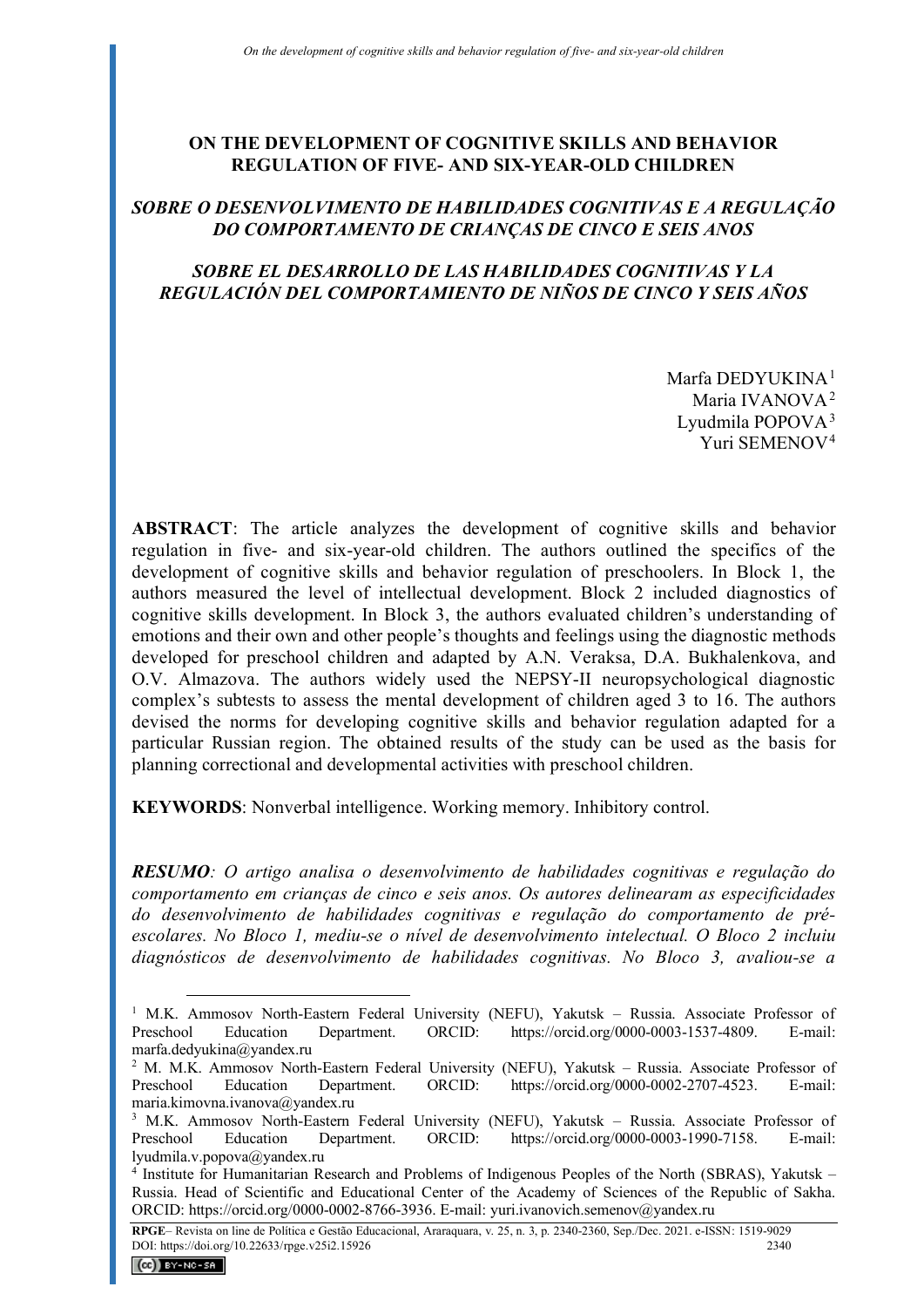*compreensão pelas crianças de suas emoções e pensamentos e sentimentos e os de outras pessoas usando métodos de diagnóstico desenvolvidos para crianças pré-escolares e adaptados por Veraksa, Bukhalenkova e Almazova. Os autores usaram subtestes do complexo de diagnóstico neuropsicológico NEPSY-II para avaliar o desenvolvimento mental de crianças de 3 a 16 anos e criaram as normas para desenvolvimento de habilidades cognitivas e regulação do comportamento adaptadas para determinada região russa. Os resultados podem ser usados como base para o planejamento de atividades correcionais e de desenvolvimento com crianças em idade pré-escolar.*

*PALAVRAS-CHAVE: Inteligência não verbal. Memória de trabalho. Controle inibitório.* 

*RESUMEN: El artículo analiza el desarrollo de las habilidades cognitivas y la regulación de la conducta en niños de cinco y seis años, describiendo los aspectos del desarrollo de las habilidades cognitivas y la regulación del comportamiento de los niños en edad preescolar. El Bloque 1 midió el nivel de desarrollo intelectual. El Bloque 2 incluyó diagnósticos del desarrollo de habilidades cognitivas. El Bloque 3 evaluó la comprensión de los niños sobre las emociones, los pensamientos y sentimientos propios y ajenos utilizando métodos de diagnóstico desarrollados para niños en edad preescolar. Los autores utilizaron las subpruebas del complejo de diagnóstico neuropsicológico NEPSY-II para evaluar el desarrollo mental de niños de 3 a 16 años, idearon las normas para desarrollar las habilidades cognitivas y la regulación del comportamiento adaptadas a una región rusa. Los resultados se pueden utilizar como base para planificar actividades correccionales y de desarrollo con niños en edad preescolar.*

*PALABRAS CLAVE: Inteligencia no verbal. Memoria de trabajo. Control inhibitorio.* 

### **Introduction**

Preschool age is the time when a child's cognitive sphere undergoes significant changes. The development of cognitive functions is crucial for preparing for school. The needs of preschoolers trigger the development of their psyche. The most important of them are the need for communication, which helps the child to accumulate social experience, the need for external impressions, which ensures the development of cognitive abilities, and the need for motion, which enables the child to master a set of various skills and abilities.

During our activity, we face various problems. To solve them, we have to search for information constantly. Human cognitive skills are an instrument of understanding the world around us. This is our ability to acquire, store, and transform information. Cognitive skills (abilities) are one of the basic resources of a person, ensuring their autonomous, proactive, and productive life. Several studies confirm that cognitive abilities determine how successful the person will be in their life. Therefore, creating educational technologies that ensure the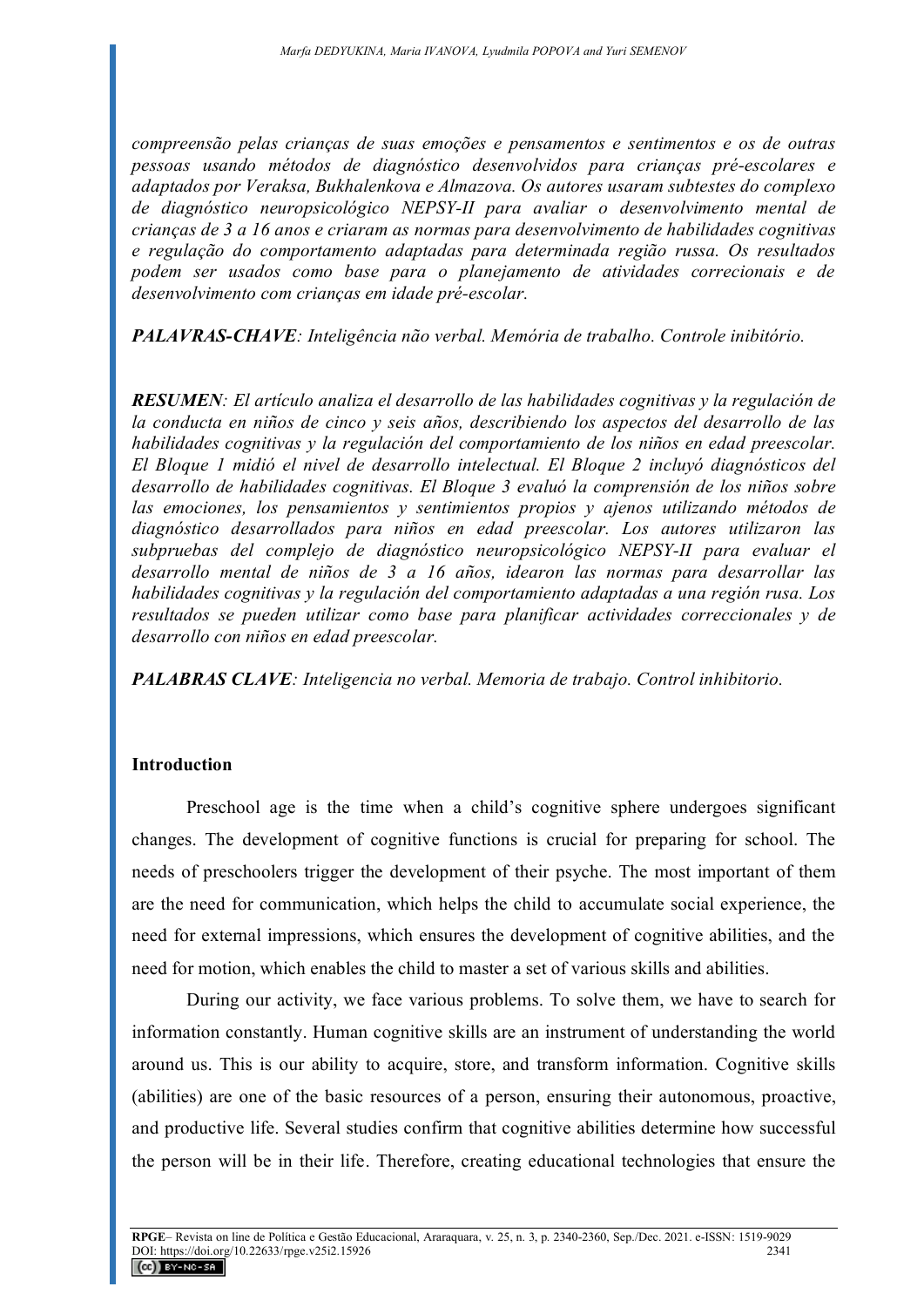effective development of cognitive skills in older preschoolers is relevant for teachers and educators.

The research examined the contradiction between the generally accepted and obvious fact that cognitive skills and regulatory functions act as the main means of socialization and readiness of children to study at school and the fact that the content of cognitive skills and regulatory functions has not been thoroughly examined for children aged 5 to 7 years old. This study fills this gap.

#### **Literature review**

Cognition is a complex formation consisting of at least two components that are inextricably intertwined. The first component includes information consisting of separate facts and events of our world and the thought processes required for receiving and processing information. In other words, this includes: what interests the child and what they choose to learn from the world around them; how the child receives information, that is, the methods and means of cognition; how the child processes information: how they operate with it at different age stages—systematizing, collecting, forgetting, and organizing it.

Specific cognitive processes may also be called cognitive development (from the Latin "*cognitio*"—knowledge, cognition, study, and awareness) (PIAGET, 2008). Swiss philosopher and psychologist Jean Piaget, who revealed a certain ability of a person to reflect the world around them more accurately and to perform logical operations with images that occur during the interaction with the outside world, created the theory of cognitive development, and he considered this ability the basis of thought processes.

In practice, however, cognitive development is the conscious improvement of thought processes. Cognitive abilities may be considered an indicator of intelligence (intelligence quotient, IQ—a measure of intelligence), which describes the individual's ability to understand and substantiate concepts and ideas. One way to assess cognitive performance is to break it down into two components: verbal and nonverbal intelligence. Verbal intelligence implies the person has some vocabulary, can perceive information, reason, and analyze information obtained during communication. Nonverbal intelligence requires the understanding of relationships and the analysis of how phenomena coexist with each other. Preschool children develop these abilities and learn relevant skills in practice.

Gardner (2000) developed the theory of multiple intelligences, in which one of the constituent elements represented interpersonal intelligence—the ability to recognize and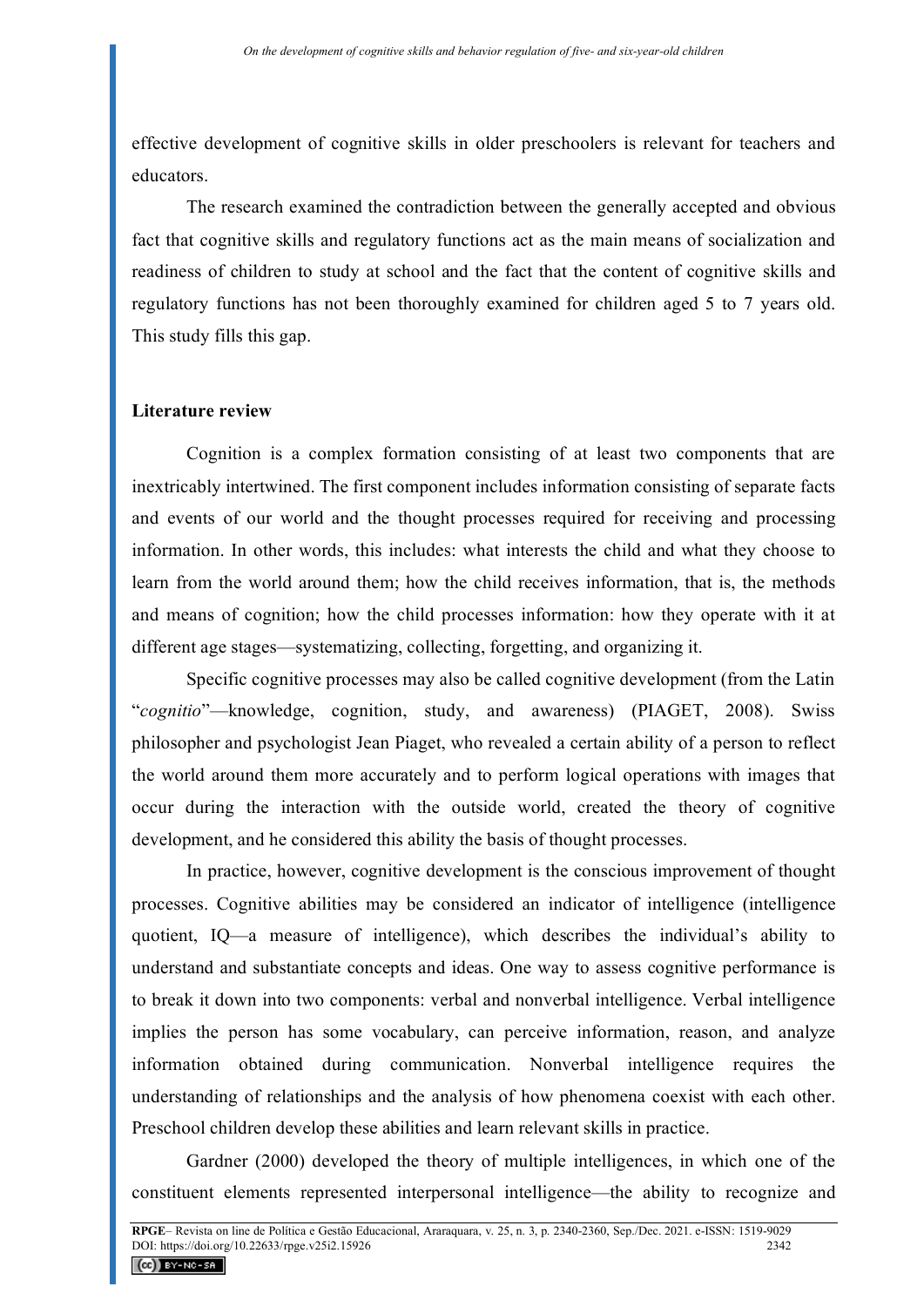differentiate feelings, views, and intentions of others. Honeywill (2015) and other psychologists pointed to the difference between intelligence measured using IQ tests and social intelligence.

Having analyzed the works of Rubinstein (2000), and Ozerov and Solovyeva (1999), we found out that cognitive abilities are interpreted as specific properties of the effective reflection and comprehending the external and internal world through sensations, perception, memory, attention, imagination, and thinking.

One of the main characteristics of human activity is cognitive ability. Each person is intrinsically a scientist, a researcher, who seeks to understand, anticipate, and control the world of their personal experiences to interact with it more effectively. Science begins with the systematization of facts, and so does the cognitive activity of any person. Like a scientist, a person observes events and formulates concepts or constructs to structure the perceived phenomena. Thus, according to Kelly (1955), the classification of events takes the form of construction.

Studying the research problem, we examined the publications on the children's readiness for school. They evaluated the child's starting school competencies for successful learning (SNOW, 2006). Researchers identified the following domains of school readiness:

- 1) Linguistic knowledge and skills, including speaking and understanding speech;
- 2) Literacy basics (knowledge of some phonological features and alphabet);
- 3) Basic mathematical knowledge and skills, including classification, serialization, the idea of space and time, and the knowledge of numbers;
- 4) Cognitive abilities related to academic achievement and the development of the child;
- 5) The level of social and emotional development related to early learning and school performance (SNOW, 2006).

According to Druzhinin (2001), Maslennikov (2004), and Syrnikova (1999), human cognitive abilities (personality traits and the development of cognitive abilities) are the basis of a person's productive life and determine the person's further achievements and success in life. Thus, according to the studies reviewed, cognitive abilities usually manifest themselves and are assessed only in human activity. Many Russian and international authors link cognitive abilities to productive intellectual activity.

In his research, describing the changes in modern children, Feldstein (2011) noted major differences in their perception, attention, memory, consciousness, thinking, the essence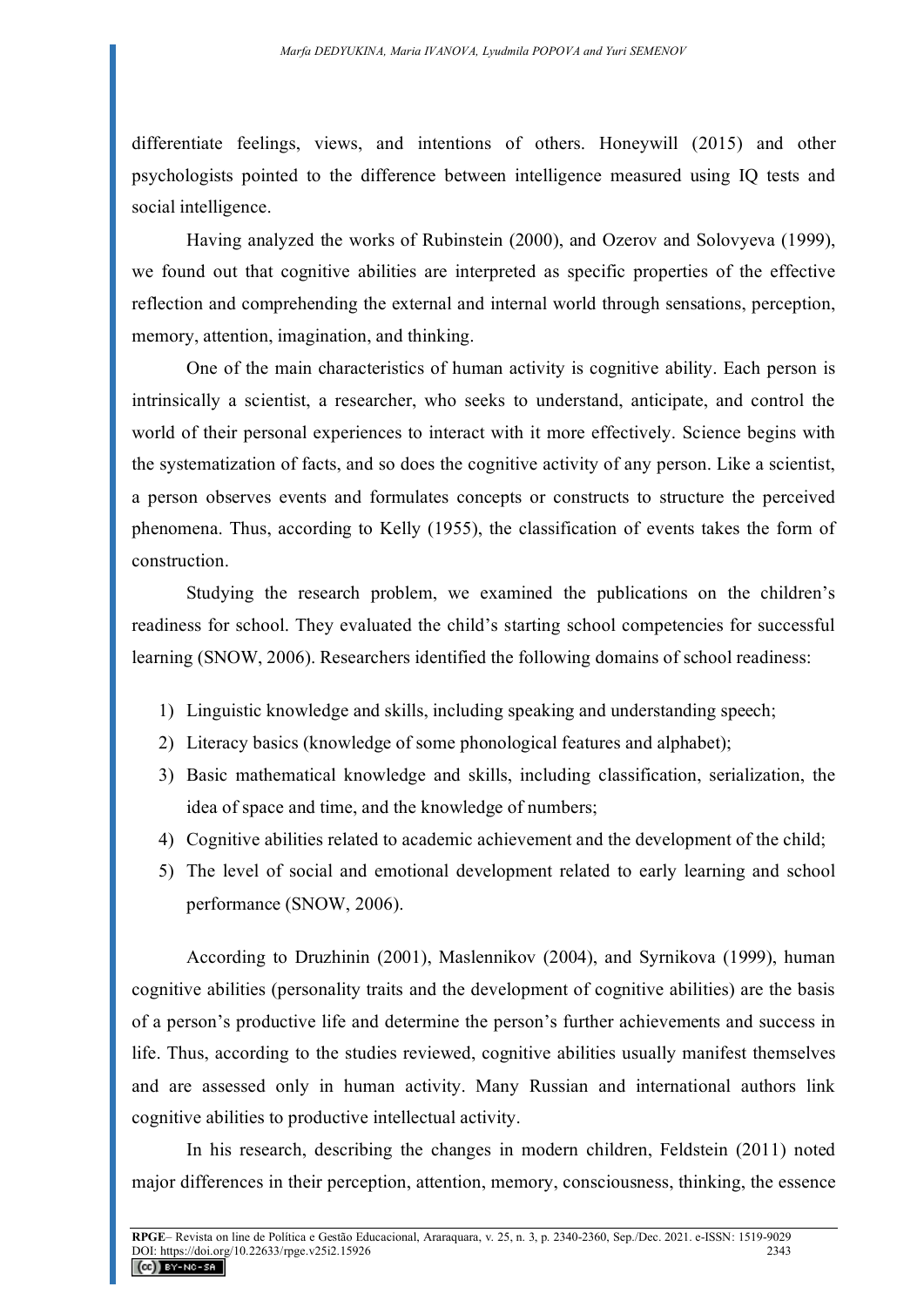of their orientations, and other characteristics. According to him, the main difference is a sharp decline in the cognitive development of preschoolers. At the same time, Feldstein claims that the value of intelligence is increasing. Education, high achievement, health, and good looks are becoming especially important qualities for children and their parents.

Regulatory functions are one of the main factors ensuring successful social, intellectual, and professional adaptation of the individual in life. Therefore, we found it viable to study the early stages of the formation of this function, its determination, and individual variations in the course and as the result of its development (PULKKINEN, 1996).

One of the most widely used approaches to understanding regulatory functions in children is the model developed by Miyake *et al.* (2000). According to this model, the neuropsychological basis for mastering one's behavior consists of cognitive skills used for purposeful problem solving and adaptive behavior in new situations. Researchers refer to these skills as executive functions and divide them into three main components: 1) working memory; 2) attention flexibility or switching; 3) inhibitory control or inhibition. These components are related to each other, but they may also be considered independently. Therefore, they called this model Unity with Diversity (MIYAKE *et al.*, 2000).

International publications on psychology use the term *regulatory functions* when discussing the study of behavior regulation mechanisms. Regulatory functions help the person to control thoughts and actions, focusing on the stimulus connected with solving a problem or completing a task and ignoring distractions. In fact, *regulatory functions* is an umbrella term for various cognitive skills that allow one to behave adaptively and flexibly in new situations (ALMAZOVA; BUKHALENKOVA; VERAKSA, 2016).

The regulation includes four interrelated systems: attention, cognitive flexibility, goal setting, and information processing. Attention implies selectivity, monitoring, and tracking one's actions and behavior. Cognitive flexibility is the ability to switch from one response to another, move to and cope with new actions, use different strategies, and process information. Goal setting implies the ability to set a goal, plan your actions, and determine the steps required to achieve it. Information processing is associated with the efficiency of performing new complex tasks (ANDERSON, 2002).

Frye, Zelazo and Palfai (1995) argue that general cognitive abilities underlie the regulatory functions and the development of the theory of consciousness. Kloo and Perner (2003) have another point of view: They assume that the same process—inhibitory control determines the tasks aimed at studying the theory of consciousness and regulatory functions. The authors consider the classical experiment of Wimmer and Perner (1983) and argue that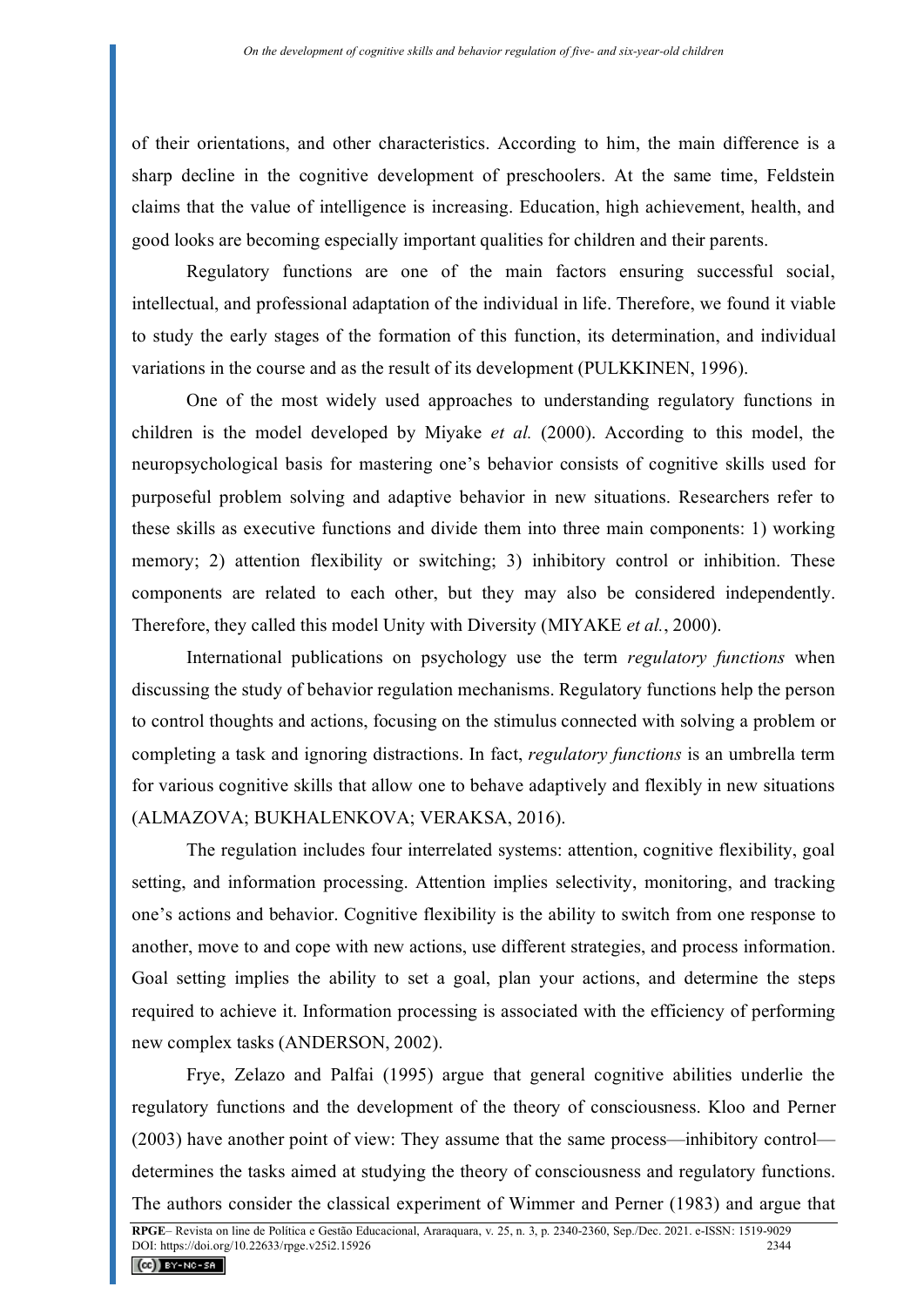this task requires the person to use the following abilities: 1) to keep two possibilities in mind; 2) to suppress the dominant response, and 3) to elicit a nondominant response.

Some researchers believe that the development of behavior regulation largely determines children's success at school (AARON *et al.*, 2008; BLAIR; RAZZA, 2007; CUTTING *et al.*, 2009). However, there are no common factors that affect the above phenomena. Thus, most researchers believe that to understand mental states one should have certain regulatory functions: to keep different points of view or potential realities in mind, switch flexibly between them, and restrain one's position to understand other people's opinions. However, studying the formation of the child's behavior regulation, its mechanisms, and individual variations in the course of this process remains an acutely relevant and unresolved task.

#### **Materials and methods**

We studied the development of cognitive skills and behavior regulation in older preschoolers within the "Growing up with Yakutia" subproject of the Federal Project "Growing up with Russia" in collaboration with the Russian Academy of Education and the Faculty of Psychology of Moscow State University.

The research goal was to obtain full information about the individual psychological characteristics of the children in Yakutia. For this purpose, we carried out comprehensive scientific research into the factors affecting their formation, psychophysiological development, and cognitive and noncognitive factors that determine academic and life success at all stages of education. This research will take several years, but the first results on preschoolers' development are already available.

In total, 14 preschool institutions of the Republic of Yakutia participated in the project. In the future, we are planning to involve as many children as possible, thereby obtaining a sample for the whole Republic. This will enable us to evaluate the development of children in different territories of the Republic, for instance, in Southern and Central Yakutia and the Arctic. To this end, the Laboratory of Childhood was established within the framework of a new project of the "Trust Fund for Future Generations of the Republic of Sakha (Yakutia)". This laboratory aims to introduce scientifically proven and effective tools and mechanisms for the harmonious development of children in the Republic.

In contrast to the Russian project, in addition to psychological and pedagogical research, "Growing up with Yakutia" will research the health of young Yakuts. Preschool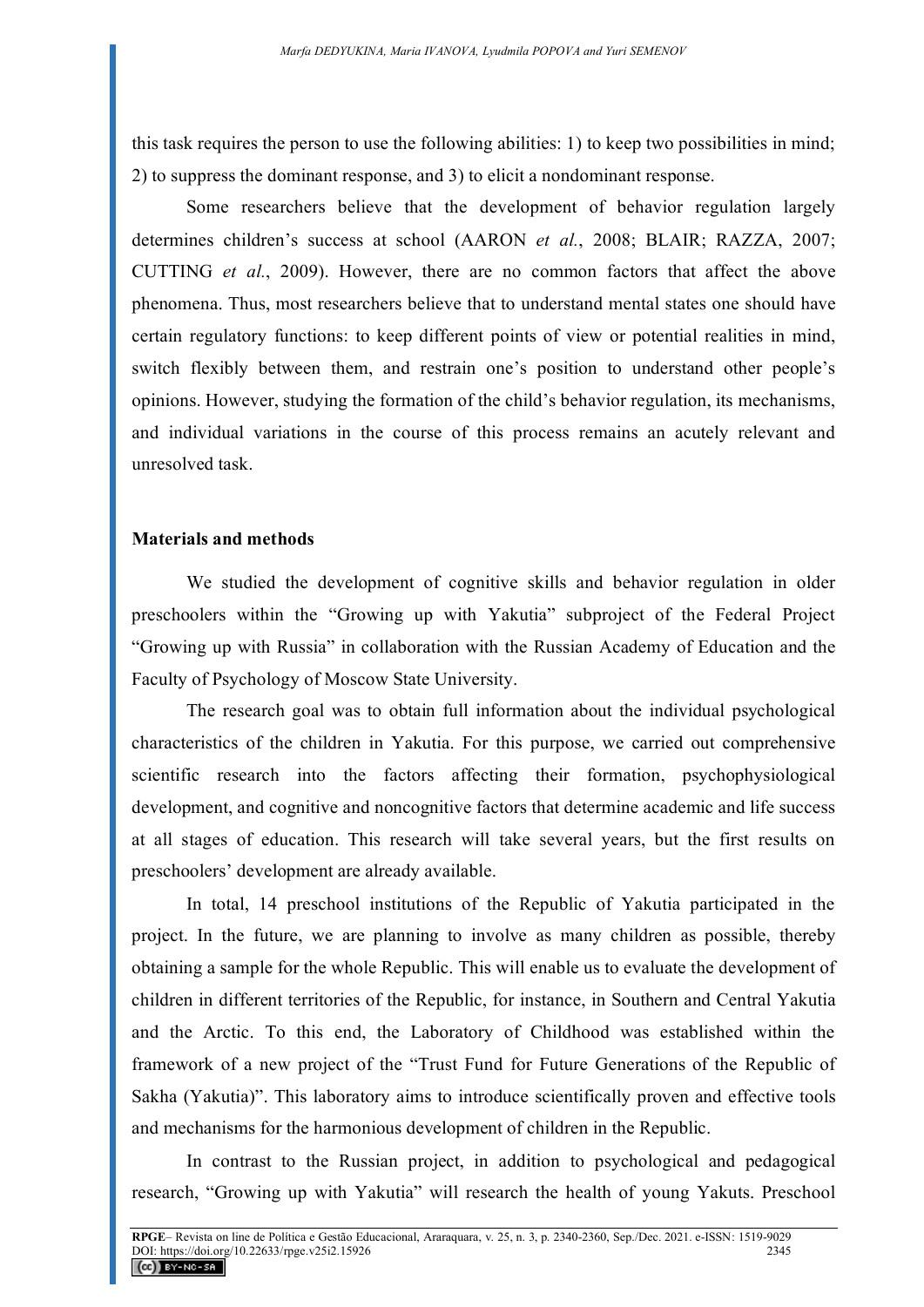institutions organize free comprehensive medical examinations to evaluate children's general health and identify their development factors. After analyzing the results, we will receive the information on the children's health and give their parents recommendations on improving their health and preventing diseases. Also, the Laboratory of Childhood will form the analytical basis for developing and implementing scientifically proven and effective tools and mechanisms for the harmonious development of children, their recovery, and the prevention of diseases from an early age. Medical examinations are carried out by the specialists of the North-Eastern Federal University Medical Institute, the Laboratory of Childhood, and the Academy of Sciences of Yakutia. First of all, experts assess the first line of immune defense and immunity in general. A pediatrician and medical specialists analyze children's physical development in line with medical grounds. Kindergarten psychologists carry out an empirical study of cognitive activity in older preschoolers under the supervision of the experts working at the Department of Preschool Education, the Pedagogical Institute of NEFU (DEDYUKINA; IVANOVA, 2020).

In 2020, the study involved 215 senior preschoolers of the Republic of Sakha (Yakutia). The goal of the empirical study was to identify the specifics of the development of cognitive skills and behavior regulation in older preschoolers. To achieve the research goal, we set the following objectives:

- 1) To determine a set of methods for assessing the cognitive skills and regulatory functions of older preschoolers;
- 2) To form groups of children participating in the experiment;
- 3) To evaluate the cognitive skills and regulatory functions of the older preschoolers;
- 4) To analyze the estimates of cognitive skills and regulatory functions of older preschoolers;
- 5) To develop recommendations for the development of cognitive skills and regulatory functions of older preschoolers.

To assess the development of regulatory functions, we applied a set of the following methods, which are widely used both in Russian and international practice (ALMAZOVA BUKHALENKOVA; VERAKSA, 2019). The comprehensive diagnostics of older preschoolers included: measuring the level of intellectual development (nonverbal intelligence); diagnostics of the development of regulatory functions (working memory, inhibitory control, and cognitive flexibility); diagnostics of social skills (the child's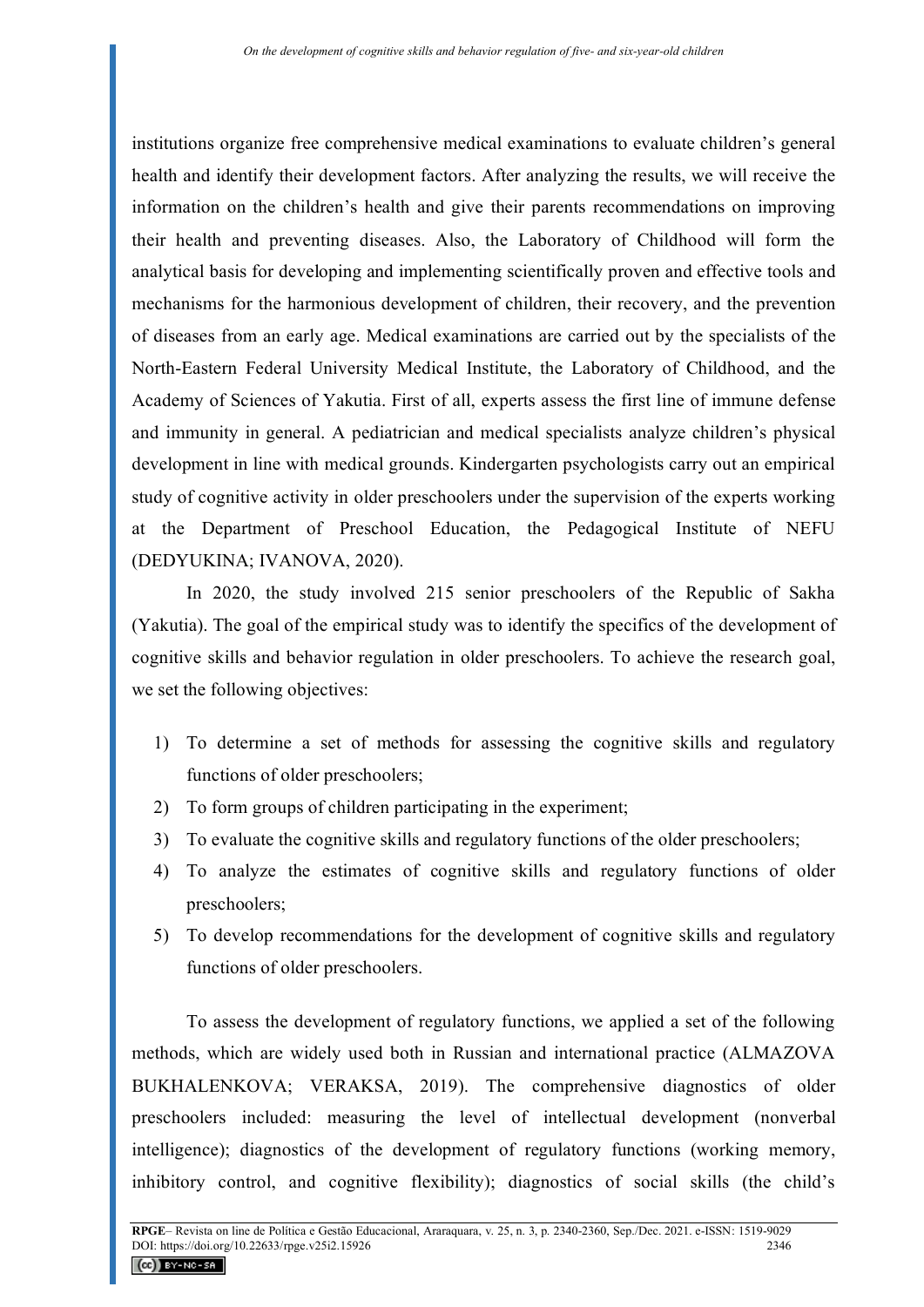understanding of their own and other people's thoughts and feelings). Psychologists (testers) examined the children individually in their office and recorded the results in the protocol, which were later processed by the specialists from the Moscow State University:

- 1) To diagnose nonverbal intelligence, we used the methodology "Raven's Colored Progressive Matrices", which included three series with 12 tasks in each. After completing each task, a child got one point. That is, the maximum score was 36 points. This methodology assessed the child's ability to do systematized and rigorous intellectual activity. The child had to understand the connecting relationship elements in the pattern and indicate the right element in the answer field, choosing it from the options given.
- 2) To assess visual working memory, we conducted the test "Memory for Designs" (NEPSY-II). Five- and six-year-old children received four samples (with four to eight images per field). Points were awarded for content, location, and as a bonus. The maximum score was 120 points. The subtest allowed us to evaluate two aspects of memory: memorizing images and the spatial arrangement of cards in the field. Assessing regulatory functions in preschoolers, we focused on several aspects of memory: a) images, b) spatial location, and c) the combination of the first and second.
- 3) The method of sentences repetition (NEPSY-II) involves repeating 17 sentences. The stimulus material gradually becomes more complicated: sentences become longer and more complex in structure. Moreover, the sentences were read to the Yakut-speaking children in Russian. The maximum score for completing the task was 34 points.
- 4) To assess the cognitive inhibitory control, we used the Inhibition method (NEPSY-II), which included two tasks. Task 1 "Naming": the child had to name all the designs in the order they appeared on the card. In Task 2, "Inhibition", the rules changed: when the child saw a circle, they have to say "square", and when they saw a square, they have to say "circle". The child received a set of 40 geometric designs (squares and circles). There was some practice before each stage. The expert calculated the time spent on this task, the number of mistakes, and self-corrections. The maximum score was 20.
- 5) To assess the behavioral inhibitory control, we applied the Statue method (NEPSY-II). The expert said to the child: "Let us see if you can stand like a statue holding a flag in your hand. When I say, 'Start', you must stand like a statue with a flag in your hand and closed eyes until I say the word 'Time!' You should not move, even your fingers.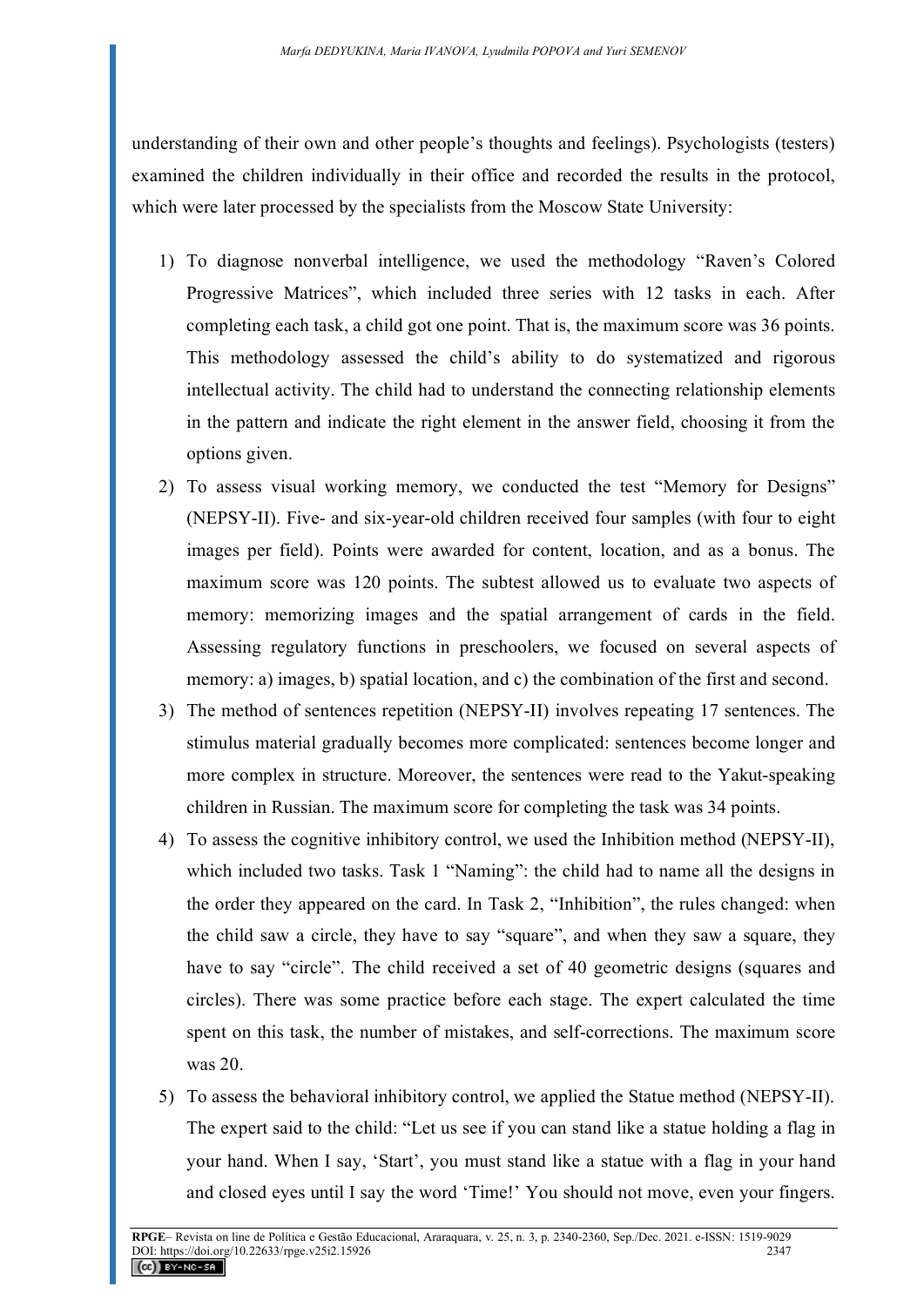You cannot open your eyes either. You should be silent. Ready? Close your eyes and keep them closed. Let us start!" Here we recorded movements, opening the eyes, and sounds. The maximum score was 30 points.

6) We assessed cognitive flexibility using the dimensional change card sort (DCCS) method developed for children aged 3 to 9 (FRYE; ZELAZO; PALFAI, 1995). The children got three tasks: a) To sort by color (6 cards); b) To sort by shape (6 cards); and c) To sort by frame (12 cards). The maximum was 24 points.

#### **Results**

We conducted the study from February to May 2020, and the article presents the results of the diagnostics of children in the preparatory groups of seven kindergartens in the Republic of Sakha (Yakutia). We assessed their intelligence and volition with the methods widely used in international practice (the subtests of the neuropsychological diagnostic complex NEPSY-II aimed at assessing the mental development of children aged 3 to 16). The advantage of this complex is that it has precise quantitative measurements based on the aged standard. As a result, we could measure the performance levels of different methods and compare them with each other.

Using Tukey's test (the multiple comparison method), we determined the differences in the assessments of regulatory functions in preschoolers. We estimated the norms and, accordingly, the levels of the child development: M was the mean; SD was the standard deviation; the low level was lower than M-SD; the average level was in the range between [M–SD; M+SD]; and the high level was more than M+SD. Tables 1-6 present the norms.

|                                 | $5.0 - 5.5$ years old |           |       |           | $5.5 - 6.0$ years old |           |       |           |
|---------------------------------|-----------------------|-----------|-------|-----------|-----------------------|-----------|-------|-----------|
| Criterion                       | <b>Boys</b>           |           | Girls |           | <b>Boys</b>           |           | Girls |           |
|                                 | M                     | <b>SD</b> | M     | <b>SD</b> | M                     | <b>SD</b> | Μ     | <b>SD</b> |
| Nonverbal intelligence (images) | 20.4                  | 6.3       | 20.6  | 6.3       | 20.6                  | 6.3       | 20.7  | 6.3       |

**Table 1** – Nonverbal intelligence – norms (Raven's Progressive Matrices)

Source: Prepared by the authors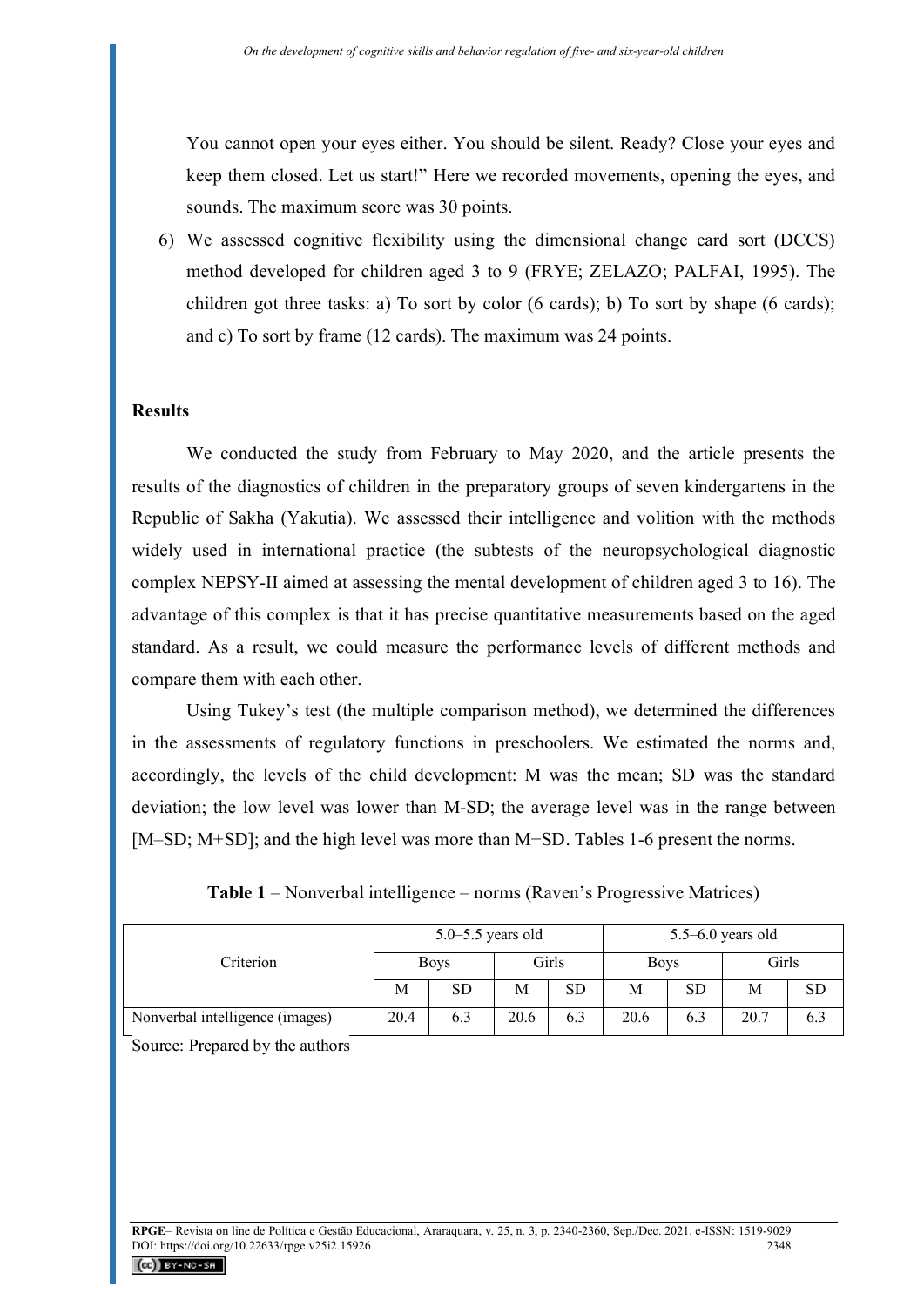|                                |      |             | $5.0 - 5.5$ years old |           | $5.5 - 6.0$ years old |             |      |           |
|--------------------------------|------|-------------|-----------------------|-----------|-----------------------|-------------|------|-----------|
| Criterion                      |      | <b>Boys</b> |                       | Girls     |                       | <b>Boys</b> |      | Girls     |
|                                | М    | <b>SD</b>   | M                     | <b>SD</b> | М                     | <b>SD</b>   | М    | <b>SD</b> |
| Memory for designs (images)    | 37.4 | 5.8         | 37.6                  | 5.7       | 38.2                  | 5.8         | 39.6 | 5.1       |
| Memory for designs (locations) | 17.7 | 5.1         | 16.8                  | 5.7       | 17.5                  | 5.4         | 18.2 | 5.5       |
| Memory for designs (bonuses)   | 18.2 | 12.9        | 17.0                  | 11.7      | 19.2                  | 13.1        | 21.1 | 13.8      |
| Memory for designs (points)    | 73.4 | 21.2        | 71.4                  | 20.2      | 74.9                  | 21.6        | 78.8 | 21.9      |

# **Table 2 –** Visual working memory – norms (Memory for Designs)

Source: Prepared by the authors

### **Table 3 –** Auditory and verbal memory – norms (sentences repetition)

|                                                    |             |           | $5.0 - 5.5$ years old |     | $5.5 - 6.0$ years old |           |       |           |
|----------------------------------------------------|-------------|-----------|-----------------------|-----|-----------------------|-----------|-------|-----------|
| Criterion                                          | <b>Boys</b> |           | Girls                 |     | <b>Boys</b>           |           | Girls |           |
|                                                    | М           | <b>SD</b> | М                     | M   | <b>SD</b>             | <b>SD</b> | М     | <b>SD</b> |
| Reproduction of auditory and verbal<br>information | 17.4        | 3.8       | 17.6                  | 3.9 | 18.2                  | 4.8       | 19.6  | 5.1       |

Source: Prepared by the authors

# **Table 4 –** Inhibitory control – norms (Inhibition)

|                                |             | $5.0 - 5.5$ years old |       |      | $5.5 - 6.0$ years old |           |       |           |
|--------------------------------|-------------|-----------------------|-------|------|-----------------------|-----------|-------|-----------|
| Criterion                      | <b>Boys</b> |                       | Girls |      | <b>Boys</b>           |           | Girls |           |
|                                | M           | <b>SD</b>             | M     | M    | <b>SD</b>             | <b>SD</b> | М     | <b>SD</b> |
| Naming, the time               | 49.2        | 13.1                  | 47.9  | 14.7 | 44.3                  | 10.8      | 44.2  | 10.6      |
| Naming, uncorrected errors     | 1.1         | 2.6                   | 0.6   | 1.2  | 0.8                   | 1.6       | 0.6   | 1.5       |
| Naming, corrected errors       | 1.2         | 1.3                   | 0.9   | 1.1  | 1.2                   | 1.3       | 0.9   | 1.2       |
| Inhibition, time               | 65.9        | 17.7                  | 68.5  | 17.3 | 61.0                  | 17.8      | 59.8  | 17.2      |
| Inhibition, uncorrected errors | 3.9         | 6.6                   | 2.8   | 5.5  | 3.8                   | 6.8       | 2.6   | 6.1       |
| Inhibition, corrected errors   | 2.3         | 2.1                   | 2.0   | 1.8  | 2.4                   | 2.4       | 1.9   | 1.8       |

Source: Prepared by the authors

|                    |             |    | $5.0 - 5.5$ years old |       | $5.5 - 6.0$ years old |           |       |    |
|--------------------|-------------|----|-----------------------|-------|-----------------------|-----------|-------|----|
| Criterion          | <b>Boys</b> |    |                       | Girls | <b>Boys</b>           |           | Girls |    |
|                    | М           | SD | М                     | М     | <b>SD</b>             | <b>SD</b> | М     | SD |
| Inhibitory control | 23.4<br>2.8 |    | 23.6                  | 2.7   | 25.2                  | 2.8       | 26.6  |    |

Source: Prepared by the authors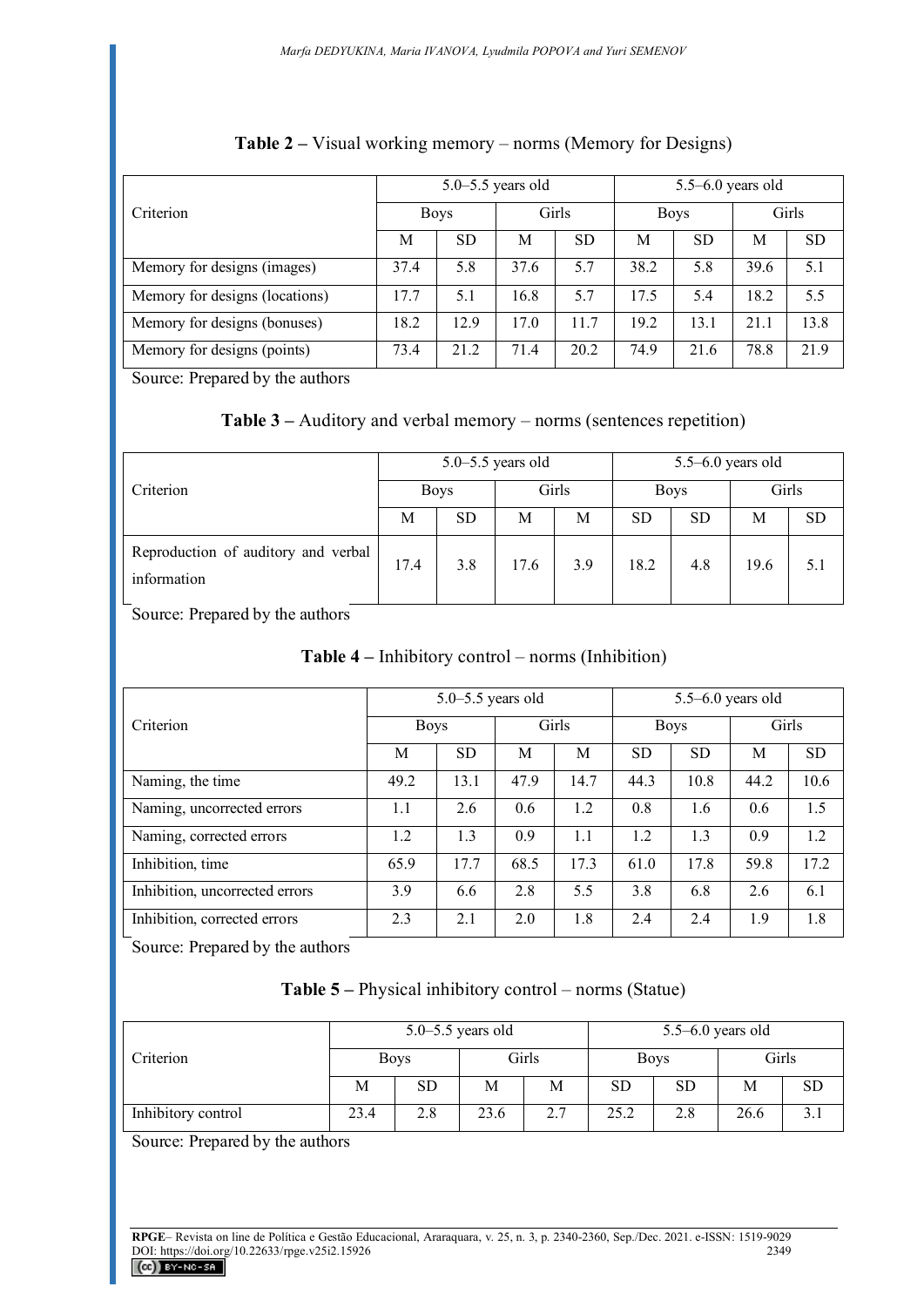|                  | $5.0 - 5.5$ years old |             |      |       | $5.5 - 6.0$ years old |             |       |           |
|------------------|-----------------------|-------------|------|-------|-----------------------|-------------|-------|-----------|
| Criterion        |                       | <b>Boys</b> |      | Girls |                       | <b>Boys</b> | Girls |           |
|                  | M                     | <b>SD</b>   | M    | M     | <b>SD</b>             | <b>SD</b>   | М     | <b>SD</b> |
| Sorting by color | 5.9                   | 0.6         | 6.0  | 0.2   | 5.9                   | 0.5         | 6.0   | 0.0       |
| Sorting by shape | 5.3                   | 1.4         | 5.6  | 1.2   | 5.3                   | 1.5         | 5.7   | 0.9       |
| Sorting by frame | 6.9                   | 2.4         | 7.5  | 2.5   | 7.5                   | 2.6         | 7.9   | 2.4       |
| Total score      | 18.1                  | 3.2         | 19.0 | 2.9   | 18.6                  | 3.4         | 19.6  | 2.6       |

### **Table 6 –** Cognitive flexibility – norms (DCCS)

Source: Prepared by the authors

The authors of NEPSY-II noted that this diagnostic complex is not suitable for all children. A child has to be excluded from the study if they:

- 1. Underwent another neuropsychological study within six months;
- 2. Has auditory or visual impairments or is color blind;
- 3. Has a psychiatric diagnosis, neuropsychological disorders, attention deficit, hyperactivity, or mental retardation;
- 4. Was born with a very small weight (less than 2.5 kg);
- 5. At the time of the study is taking medications that can affect the results (stimulants, antidepressants, antianxiety medications, etc.);
- 6. In their history of development, there was a loss of consciousness for more than 5 minutes or falling into a coma (the score of 14 on the Glasgow scale), etc.;
- 7. Has language difficulties or the language of research is not the child's native language (language difficulties do not include articulation issues if this hinders communication with the child).

We did not monitor the fourth, fifth, and sixth conditions. Figures 1–6 shows the average for each kindergarten.

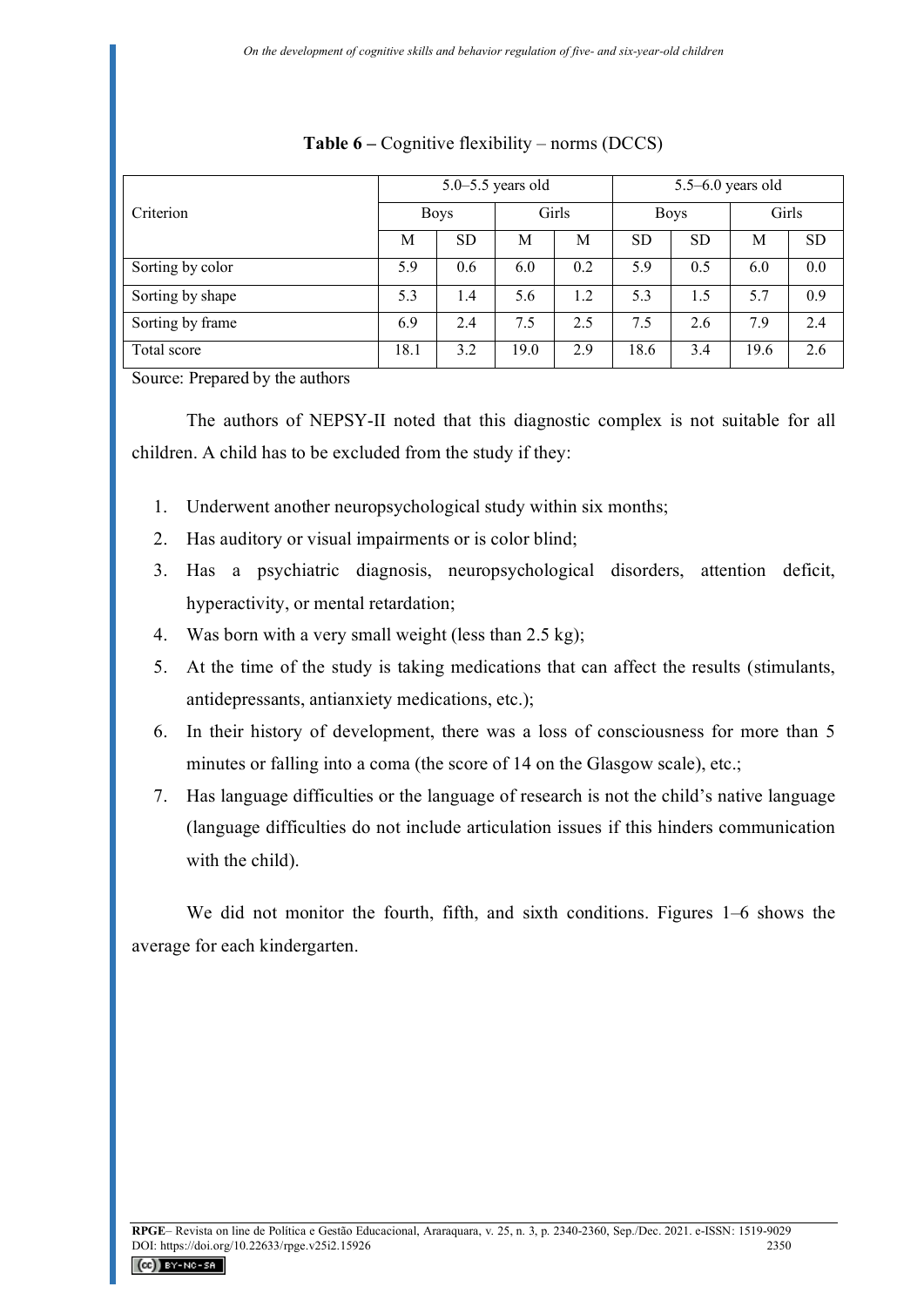

**Figure 1** – The results for the method Raven's colored progressive matrices

Source: Prepared by the authors

Figure 1 shows that the level of nonverbal intelligence of children in all studied groups is not below the age norm, which indicates that they could participate in the study.



**Figure 2** – The results for the Memory for Designs method

Source: Prepared by the authors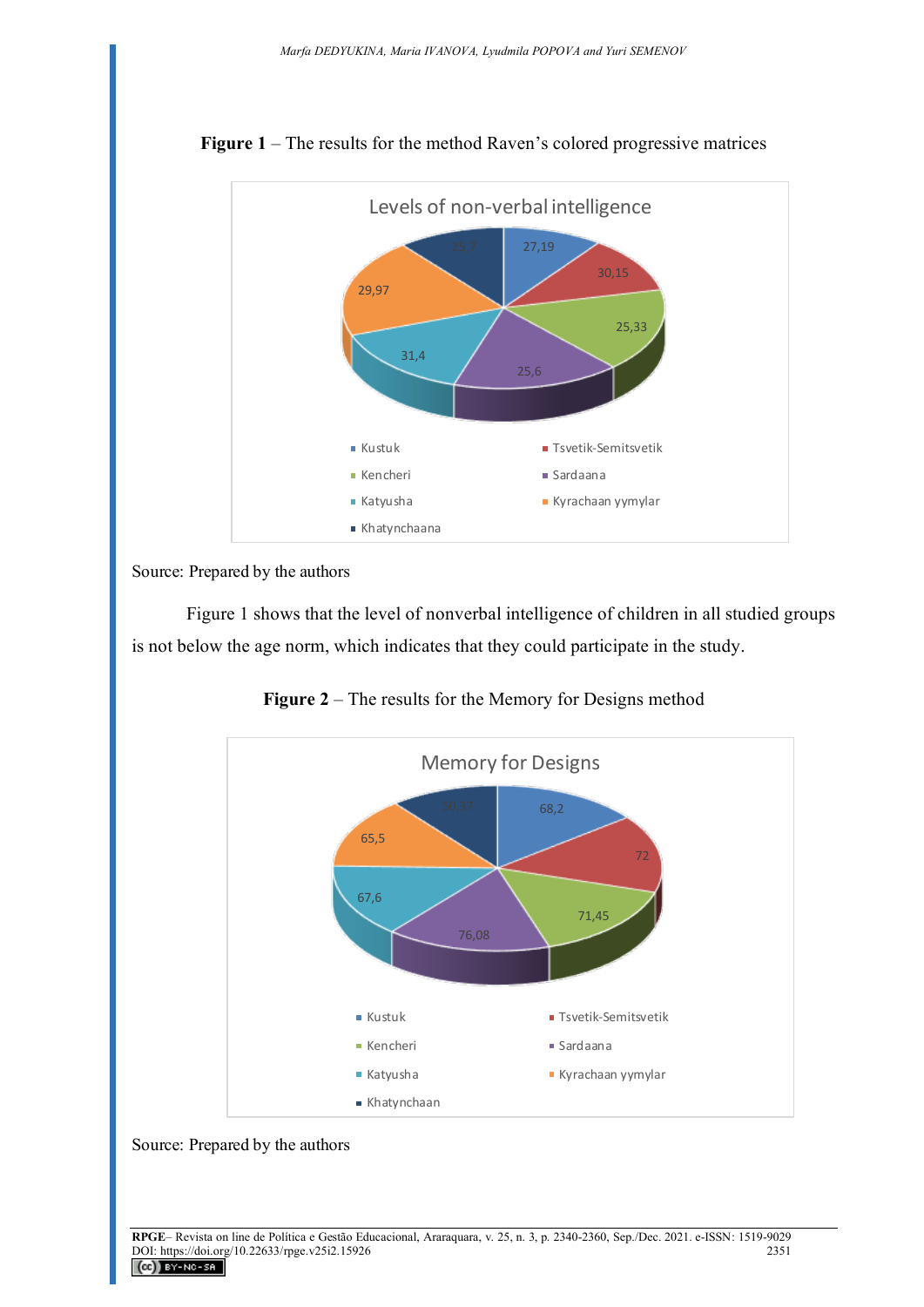The visual and spatial working memory assessment revealed that the results obtained correspond to the average norm, with the lowest value observed in the kindergarten Khatynchaan, within the standard deviation.



**Figure 3** – The results for the Sentences Repetition method (NEPSY-II)

Source: Prepared by the authors

According to Figure 3, the "Sentences Repetition" method had the greatest variation, indicating that the children had very different auditory and verbal working memory levels. This may be because we conducted the experiment in Russian in Russian-speaking and Yakut-speaking groups.





Source: Prepared by the authors

 $(cc)$  BY-NC-SA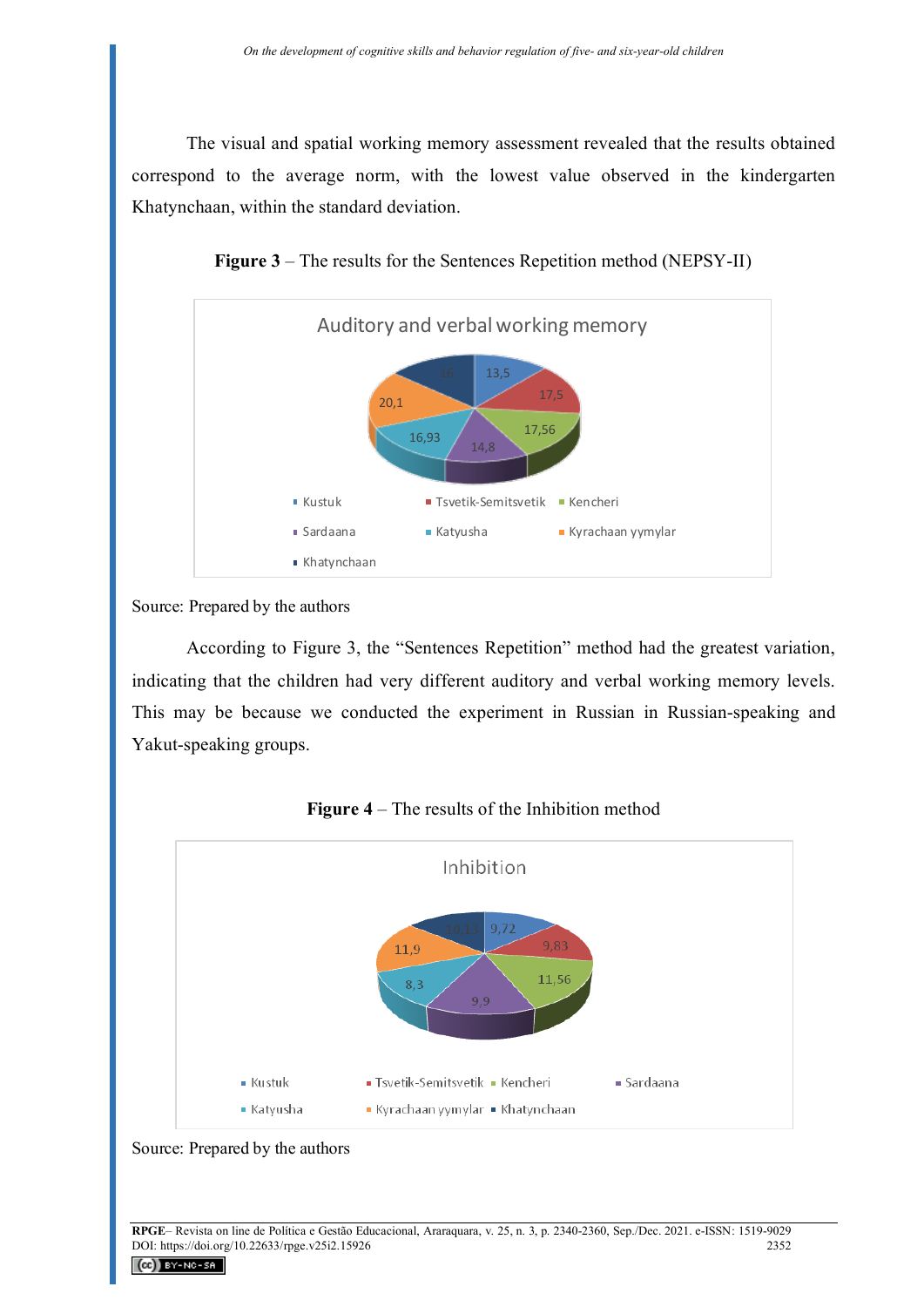According to the results of the Inhibition method, the children were much better at performing the Naming test than the Inhibition test: they made fewer mistakes and could do it faster.



**Figure 5** – The results for the Statue method (NEPSY-II)

Source: Prepared by the authors

We registered the smallest relative scatter of data in the Statue method. It corresponded to the norm, which indicated the average level of physical inhibitory control.





Source: Prepared by the authors

The scatter in data obtained with the Memory for Designs method indicated that the children had different levels of visual memory development. The method revealed some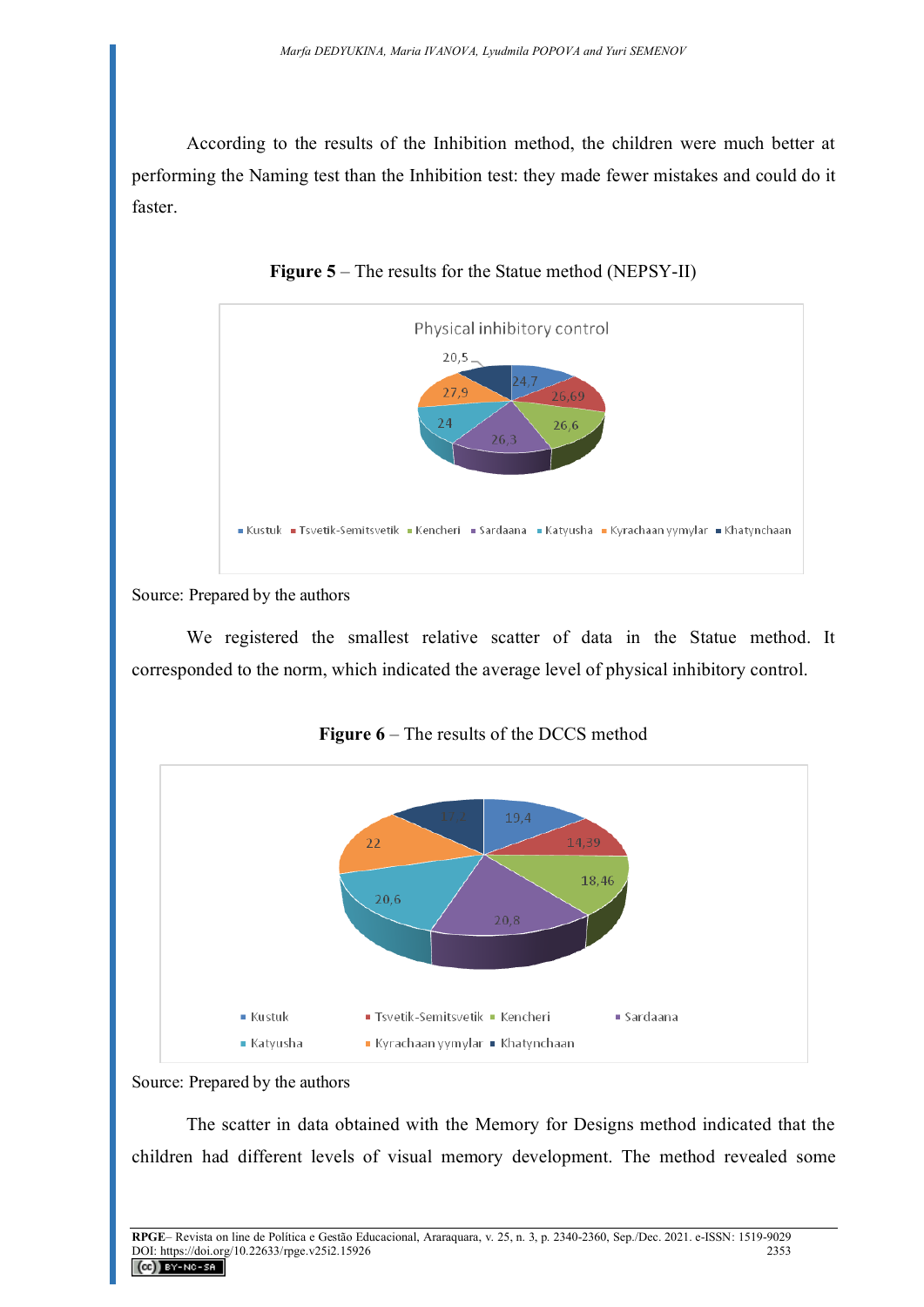specifics: even though the children remembered the details of the image well, they found it harder to remember the spatial arrangement of objects in the picture.

Using the Pearson correlation coefficient, we analyzed the relationship between the studied phenomena (cognitive skills and behavior regulation), establishing the relationship between two variables measured in metric scales on the same sample. We determined cognitive skills and behavior regulation levels in older preschoolers of kindergartens to calculate the correlation coefficient. Table 7 presents the data summary.

The data obtained during the cognitive skills research using Inhibition, Memory for Designs, Statue, and DCCS indicate that 54% of the children under study had an average ability to analyze and compare to determine and perform actions.

|               |         |                        |                      | Understanding          |
|---------------|---------|------------------------|----------------------|------------------------|
| Kindergartens | Levels  | Nonverbal intelligence | Cognitive skills     | instructions of adults |
|               |         | (number of children)   | (number of children) | (number of children)   |
|               | High    | 4 I                    | 25                   | 29                     |
| Total, %      | Average | 38                     | 54                   | 54                     |
|               | Low     |                        |                      |                        |

**Table 7 –** Data summary by the method

Source: Prepared by the authors

The assessment of their nonverbal intelligence demonstrated that 41% of the children had the high level and 38%—the average ability to do systematized and planned intellectual activity (Table 8). Having examined the children's ability to understand the oral instructions of adults, we concluded that the children had the average ability to perceive and reproduce auditory and verbal information (56%).

| Kindergarten            | Nonverbal<br>intelligence |            | Cognitive skills  |                    |             |       |  |  |
|-------------------------|---------------------------|------------|-------------------|--------------------|-------------|-------|--|--|
|                         |                           | Memory for | <b>Inhibition</b> | Physical           | Cognitive   | score |  |  |
|                         | Equals                    | Designs    |                   | inhibitory control | flexibility |       |  |  |
| Kustuk                  | 25.7                      | 68.2       | 9.72              | 24.7               | 19.45       | 30.51 |  |  |
| Tsvetik-<br>Semitsvetik | 30.15                     | 72         | 9.83              | 26.69              | 14.39       | 30.73 |  |  |
| Kencheri                | 25.33                     | 71.45      | 11.56             | 26.6               | 18.46       | 32.51 |  |  |
| Sardaana                | 25.6                      | 76.08      | 9.9               | 26.3               | 20.8        | 33.27 |  |  |

**RPGE**– Revista on line de Política e Gestão Educacional, Araraquara, v. 25, n. 3, p. 2340-2360, Sep./Dec. 2021. e-ISSN: 1519-9029 DOI: https://doi.org/10.22633/rpge.v25i2.15926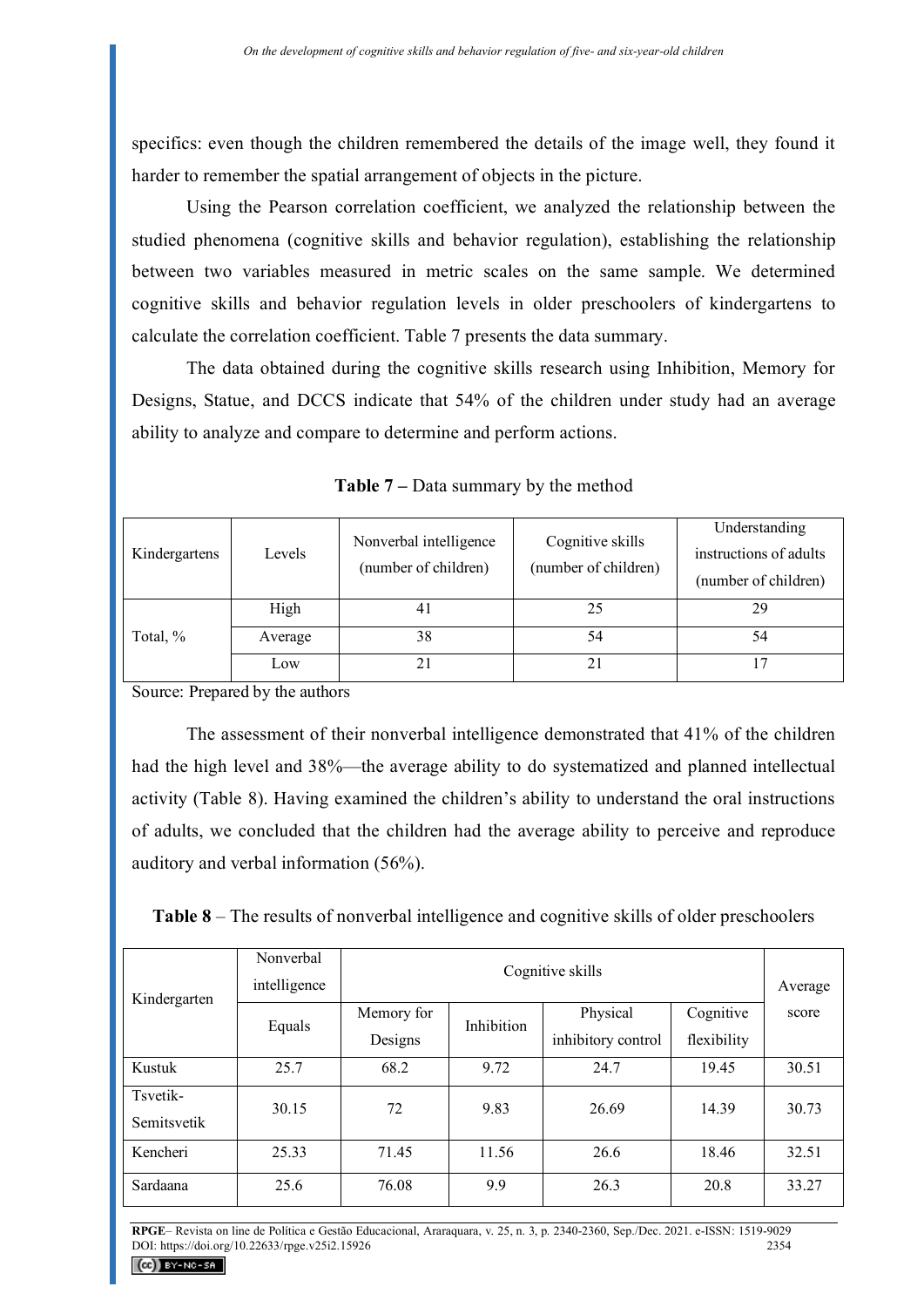| Katyusha             | 31.4  | 67.6  | 8.3   | 24   | 20.6 | 30.13 |
|----------------------|-------|-------|-------|------|------|-------|
| Kyrachaan<br>yymylar | 29.97 | 65.5  | 11.9  | 27.9 | 22   | 31.83 |
| Khatynchaan          | 25.7  | 50.34 | 10.13 | 20.5 | 17.2 | 24.60 |

Source: Prepared by the authors

We determined the following levels of nonverbal intelligence of older preschoolers: 25–30 points: high level; 20–25 points: average level; 15–19 points: low level. In addition, we established the following levels of cognitive skills of older preschoolers: 32–38 points: high level; 26–31 points: average level; 20–25 points: low level. To determine the correlation between the two indicators measured on a quantitative scale, we calculated the Pearson correlation coefficient, applying the following formula (Equation 1):

$$
r_{xy} = \frac{\sum (d_x \times d_y)}{\sqrt{(\sum d_x^2 \times \sum d_y^2)}}
$$
\n(1)

The values of the Pearson correlation coefficient are compared with their absolute values. Possible values of the correlation coefficient range from 0 to  $\pm$  1. The larger the absolute value of  $r_{xy}$  is, the stronger is the correlation between the two values. If  $r_{xy} = 0$ , then there is no correlation. If  $r_{xy} = 1$ , then there is a perfect (functional) correlation. If the value of the Pearson correlation criterion is  $> 1$  or  $<-1$ , there was an error in the calculations.

In this study, we used the PEARSON Excel function to calculate the Pearson correlation coefficient *r*. This function is applied when estimating the degree of linear dependence between two data sets is necessary. For example, when we calculated the Pearson correlation between two data sets using the PEARSON function, the first array represented the level of nonverbal intelligence and the second the development of children's cognitive skills. Table 9 presents the correlation between cognitive skills and nonverbal intelligence.

Thus, the Pearson correlation coefficient between non-verbal intelligence and cognitive skills was 0.409, which confirmed a moderate, but statistically significant positive correlation. This result proves that nonverbal intelligence is the basis for mastering one's behavior, that is, self-regulation.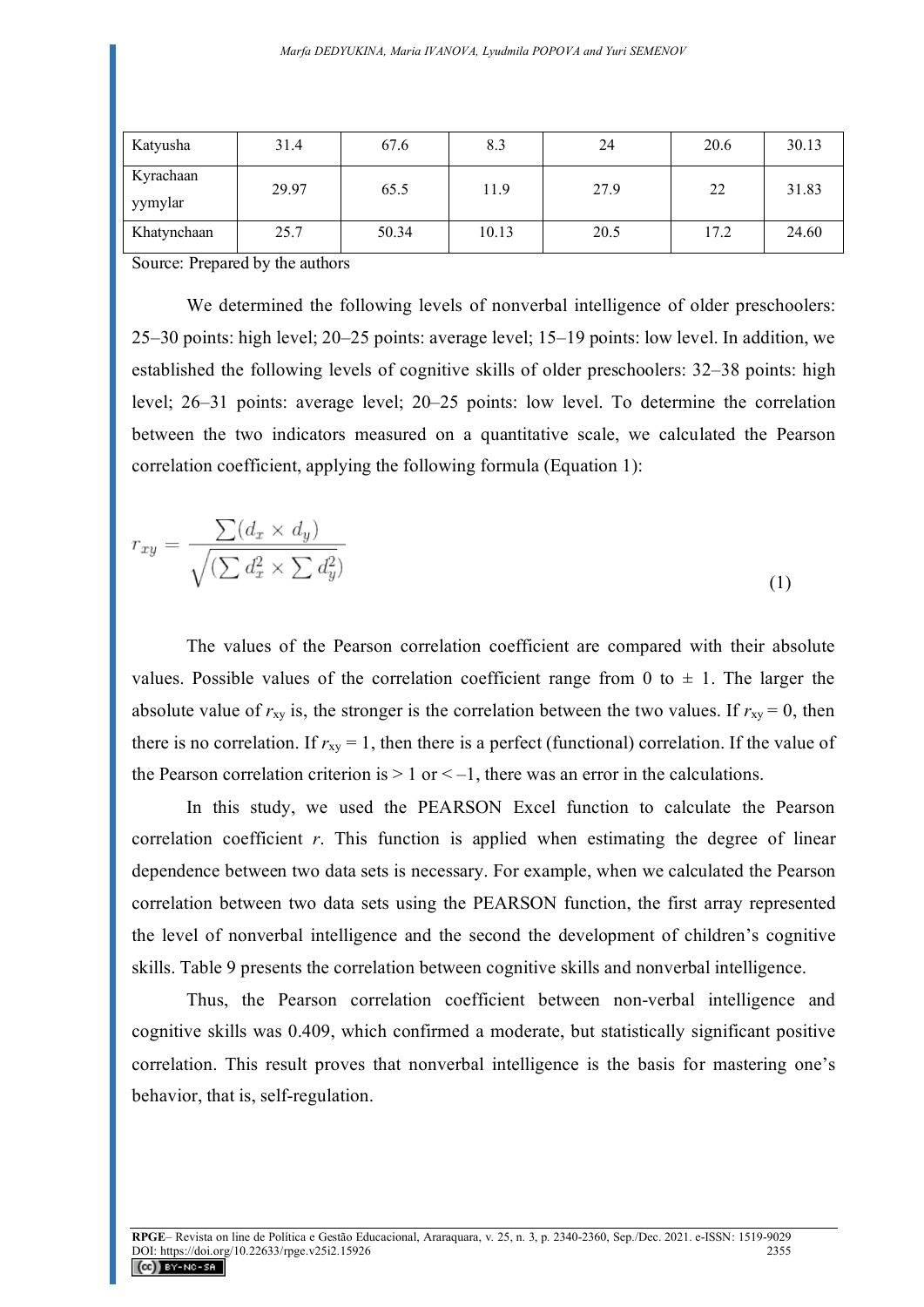| Kindergarten        | Nonverbal intelligence | Cognitive skills |
|---------------------|------------------------|------------------|
| Kustuk              | 25.2                   | 30.5             |
| Khatynchaan         | 25.7                   | 24.6             |
| Tsvetik-Semitsvetik | 30.2                   | 30.7             |
| Sardaana            | 25.6                   | 33.3             |
| Katyusha            | 31.4                   | 30.1             |
| Kencheri            | 25.3                   | 32.5             |
| Kyrachaan yymylar   | 30.0                   | 31.8             |
|                     |                        | 0.409            |

**Table 9** – Calculation of the correlation coefficient between non-verbal intelligence and cognitive skills of the children

Source: Prepared by the authors

We estimated the following levels of understanding oral instructions of adults by older preschoolers: 20–25 points: high level; 15–20 points: average level; 10–15 points: low level. The levels of cognitive skills of older preschoolers were as follows: 32–38 points: high level; 26–31 points: average level; 20–25 points: low level (Table 10). Table 11 presents the relationship between cognitive skills and behavior regulation.

**Table 10** – Data on the understanding of oral instructions of adults and cognitive skills of older preschoolers

| Kindergarten            | Understanding oral<br>instructions of an<br>adult |                  | Average | Cognitive skills      |            |                                | Average |
|-------------------------|---------------------------------------------------|------------------|---------|-----------------------|------------|--------------------------------|---------|
|                         | Sentences<br>Repetition                           | Cards<br>sorting | score   | Memory for<br>Designs | Inhibition | Physical inhibitory<br>control | score   |
| Kustuk                  | 13.5                                              | 19.5             | 16.5    | 68.2                  | 9.72       | 24.7                           | 34.2    |
| Tsvetik-<br>Semitsvetik | 17.5                                              | 14.4             | 16.0    | 72.0                  | 9.8        | 26.7                           | 36.8    |
| Kencheri                | 17.6                                              | 18.5             | 18.0    | 71.5                  | 11.6       | 26.6                           | 27.8    |
| Sardaana                | 14.8                                              | 20.8             | 17.8    | 76.1                  | 9.9        | 26.3                           | 38.1    |
| Katyusha                | 16.9                                              | 20.6             | 18.8    | 67.6                  | 8.3        | 24.0                           | 25.4    |
| Kyrachaan<br>yymylar    | 20.1                                              | 22.0             | 21.1    | 65.5                  | 11.9       | 27.9                           | 35.1    |
| Khatynchaan             | 16.0                                              | 17.2             | 16.6    | 50.3                  | 10.1       | 20.5                           | 27.0    |

Source: Prepared by the authors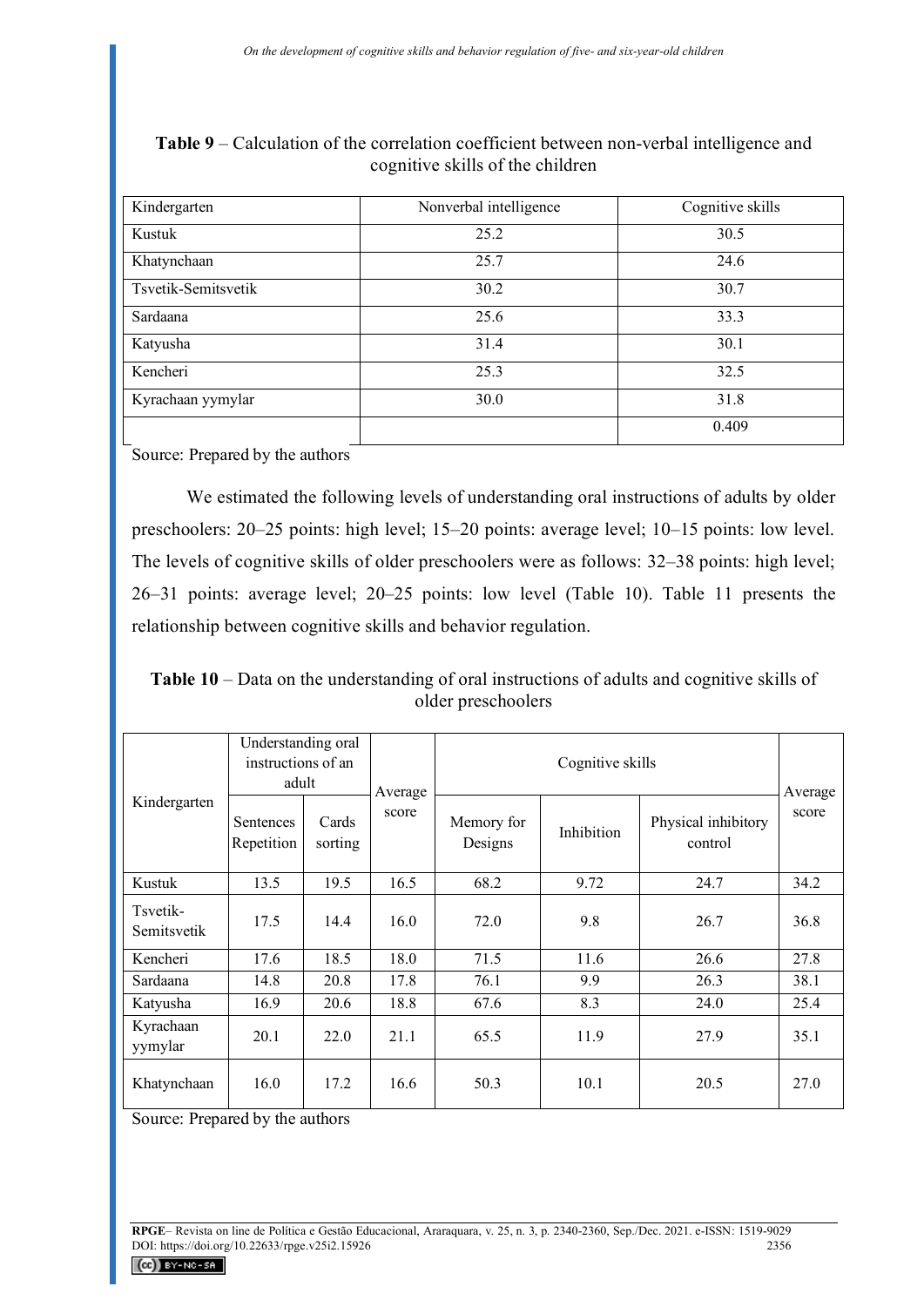| Kindergarten        | Understanding oral instructions of adults | Cognitive skills |
|---------------------|-------------------------------------------|------------------|
| Tsvetik-Semitsvetik | 16.0                                      | 30.7             |
| Kustuk              | 16.5                                      | 30.5             |
| Khatynchaan         | 16.6                                      | 24.6             |
| Sardaana            | 17.8                                      | 33.3             |
| Kencheri            | 18.0                                      | 32.5             |
| Katyusha            | 18.8                                      | 30.1             |
| Kyrachaan yymylar   | 21.1                                      | 31.8             |
|                     |                                           | 0.372            |

**Table 11** – Estimates of the correlation between children's cognitive skills and understanding oral instructions of adults

Source: Prepared by the authors

The correlation coefficient between the values "cognitive skills" and "understanding oral instructions of adults" was 0.372. This result is probabilistic, and we may conclude that developing behavior rules according to the oral instructions of an adult, independently analyzing the reality, and observing the rules are the foundations of behavior regulation.

# **Conclusions**

Having analyzed the interrelationships of the components of regulatory functions, nonverbal intelligence, and the understanding of oral instructions of an adult, we established that all the groups studied demonstrated a correlation between nonverbal intelligence and behavior regulation. This may be because the neuropsychological basis for mastering one's behavior represents a group of cognitive skills (working memory, cognitive flexibility, and inhibitory control). The probabilistic nature between the estimates of *cognitive skills* and *understanding the oral instructions of an adult* may be due to the specifics of speech development.

Thus, this research proved the reliability of this set of methods and allowed us to identify specific norms for girls and boys in two age groups: 1) 5.0–5.5 years old and 2) 5.5– 6.0 years old. These norms will be useful for both researchers and psychologists working in the field of preschool development. We would like to note that the presented set of methods requires further validation and comparison of the results of individual diagnostics of children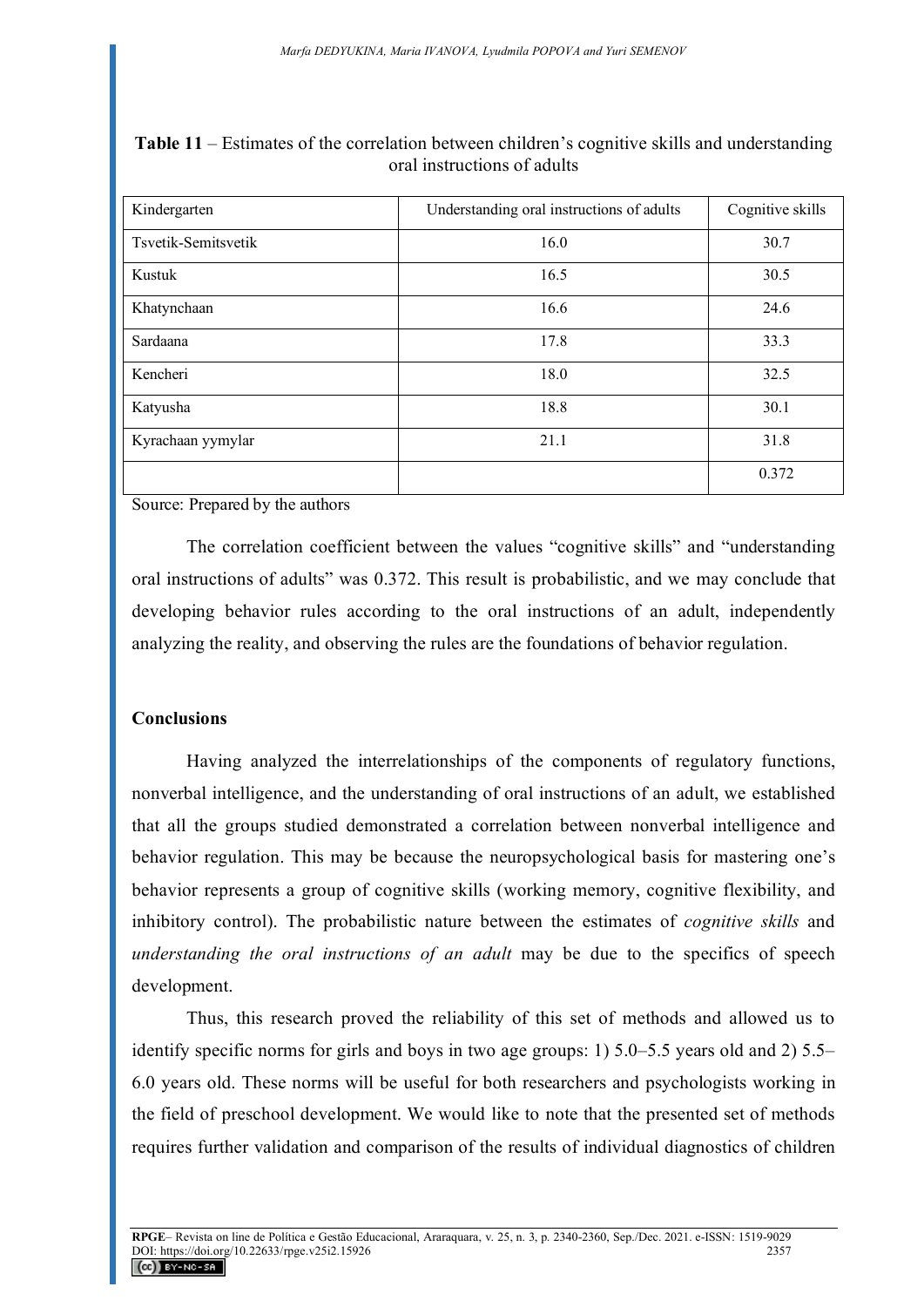with the assessments carried out by educators and parents, which we intend to do in further studies.

Having analyzed the results obtained, we established a strong correlation between all three components of regulatory functions (working memory, cognitive flexibility, and inhibitory control) and the successful completion of the tasks. In addition to this, we identified three components of the development of regulatory functions in preschool children (designing behavior rules based on oral instructions of an adult, independent analysis of the reality, and observing this rule). In addition, we revealed differences in the completion of individual tasks related to the theory of consciousness in children belonging to different types.

In this research, we revealed the relationship between cognitive skills and regulatory functions in older preschool age. Further study of preschoolers' cognitive skills will help better understand and examine the methods to develop such significant social skills as emotional regulation, establishing a good rapport with peers, and good behavior at school.

### **REFERENCES**

AARON, P. G. *et al*. Diagnosis and treatment of reading disabilities based on the component model of reading: An alternative to the discrepancy model of LD. **Journal of Learning Disabilities**, Dallas, v. 41, n. 1, p. 67-84, 2008. DOI: https://doi.org/10.1177/0022219407310838

ALMAZOVA, O. V.; BUKHALENKOVA, D. A.; VERAKSA, A. N. The voluntariness in the preschool age: A comparative analysis of various approaches and diagnostic tools. **National Psychological Journal**, Moscow, v. 4, n. 24, p. 14-22, 2016. DOI: https://doi.org/10.11621/npj.2016.0402

ALMAZOVA, O. V.; BUKHALENKOVA, D. A.; VERAKSA, A. N. Diagnostika urovnya razvitiya regulyatornykh funktsiy v starshem doshkol'nom vozraste [Assessment of the Level of Development of Executive Functions in the Senior Preschool Age]. **Psihologija. Žurnal Vysšej školy èkonomiki [Psychology. Journal of the Higher School of Economics]**, Moscow, v. 16, n. 2, p. 94-109, 2019. Available: https://psy-journal.hse.ru/en/2019-16- 2/292253790.html. Access: 9 Dec. 2021.

ANDERSON, P. Assessment and Development of Executive Function (EF) During Childhood. **Child Neuropsychology**, Calgary, v. 8, n. 2, p. 71-82, 2002. DOI: https://doi.org/10.1076/chin.8.2.71.8724

BLAIR, C.; RAZZA, R. P. Relating Effortful Control, Executive Function, and False Belief Understanding to Emerging Math and Literacy Ability in Kindergarten. **Child Development**, Minneapolis, v. 78, n. 2, p. 647-663, 2007. DOI: https://doi.org/10.1111/j.1467- 8624.2007.01019.x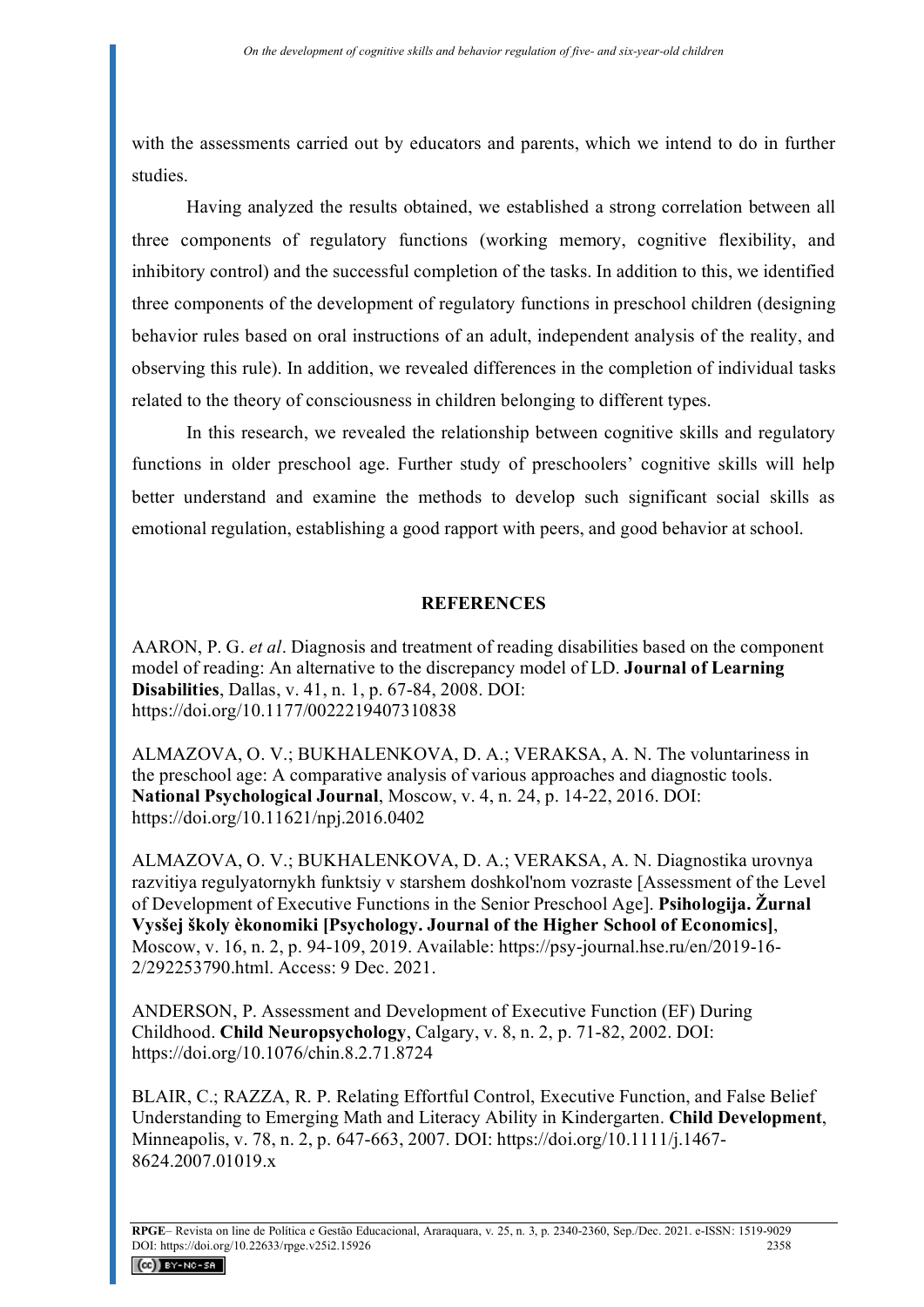CUTTING, L. E. *et al*. Effects of fluency, oral language, and executive function on reading comprehension performance. **Annals of Dyslexia**, Toronto, v. 59, n. 1, p. 34-54, 2009. DOI: https://doi.org/10.1007/s11881-009-0022-0

DEDYUKINA, M. I.; IVANOVA, M. K. Diagnostičeskij instrumentarij izučenija kognitivnoj i èmocionalʹnoj sfer razvitija detej 5-6 let [Diagnostic tools for studying the cognitive and emotional spheres of the development in five and six-year-olds]. **Problemy sovremennogo pedagogičeskogo obrazovanija [Problems of Modern Pedagogical Education]**, n. 67-1, p. 295-298, 2020.

DRUZHININ, V. N. **Kognitivnye sposobnosti:** Struktura, Diagnostika, Razvitie [**Cognitive Abilities:** Structure, Diagnostics, Development]. Moscow: Per Sè [PerSe], 2001.

FELDSTEIN, D. I. Glubinnye izmenenija sovremennogo detstva i obuslovlennaja imi aktualizacija psihologo-pedagogičeskih problem razvitija obrazovanija [Deep changes in modern childhood and the resulting actualization of psychological and pedagogical problems of education development]. **Vestnik praktičeskoj psihologii obrazovanija [Bulletin of Practical Psychology of Education]**, Moscow, v. 8, n. 4, p. 3-12, 2011. Available: https://psyjournals.ru/vestnik\_psyobr/2011/n4/56243.shtml. Access: 9 Dec. 2021.

FRYE, D.; ZELAZO, P. D.; PALFAI, T. Theory of mind and rule-based reasoning. **Cognitive Development**, Greensboro, v. 10, n. 4, p. 483-527, 1995. DOI: https://doi.org/10.1016/0885- 2014(95)90024-1

GARDNER, H. E. Intelligence reframed: Multiple intelligences for the 21st century. Hachette, UK, 2000.

HONEYWILL, R. **The man problem**: Destructive masculinity in western culture. New York: Palgrave Macmillan, 2015.

KELLY, G. **The рsychology of рersonal сonstructs**. New York: Norton, 1955.

KLOO, D.; PERNER, J. Training Transfer Between Card Sorting and False Belief Understanding: Helping Children Apply Conflicting Descriptions. **Child Development**, Minneapolis, v. 74, n. 6, p. 1823-1839, 2003. DOI: https://doi.org/10.1046/j.1467- 8624.2003.00640.x

MASLENNIKOV, V. A. **Development of intellectual abilities of younger schoolchildren**. Veliky Novgorod: Novgorod State University, 2004.

MIYAKE, A. *et al*. The Unity and Diversity of Executive Functions and Their Contributions to Complex "Frontal Lobe" Tasks: A Latent Variable Analysis. **Cognitive Psychology**, Amherst, v. 41, n. 1, p. 49-100, 2000. DOI: https://doi.org/10.1006/cogp.1999.0734

OZEROV, V. P.; SOLOVYEVA, O. V. **Diagnostika i formirovanie poznavatelʹnyh sposobnostej**: Učebnoe posobie [Diagnostics and the formation of students' cognitive abilities: A textbook]. Stavropol: Stavropol-Servis-Shkola, 1999.

PIAGET, J. **Rech i myshlenie rebenka**. Moscow: Rimis, 2008. Original title: The language and thought of the child.